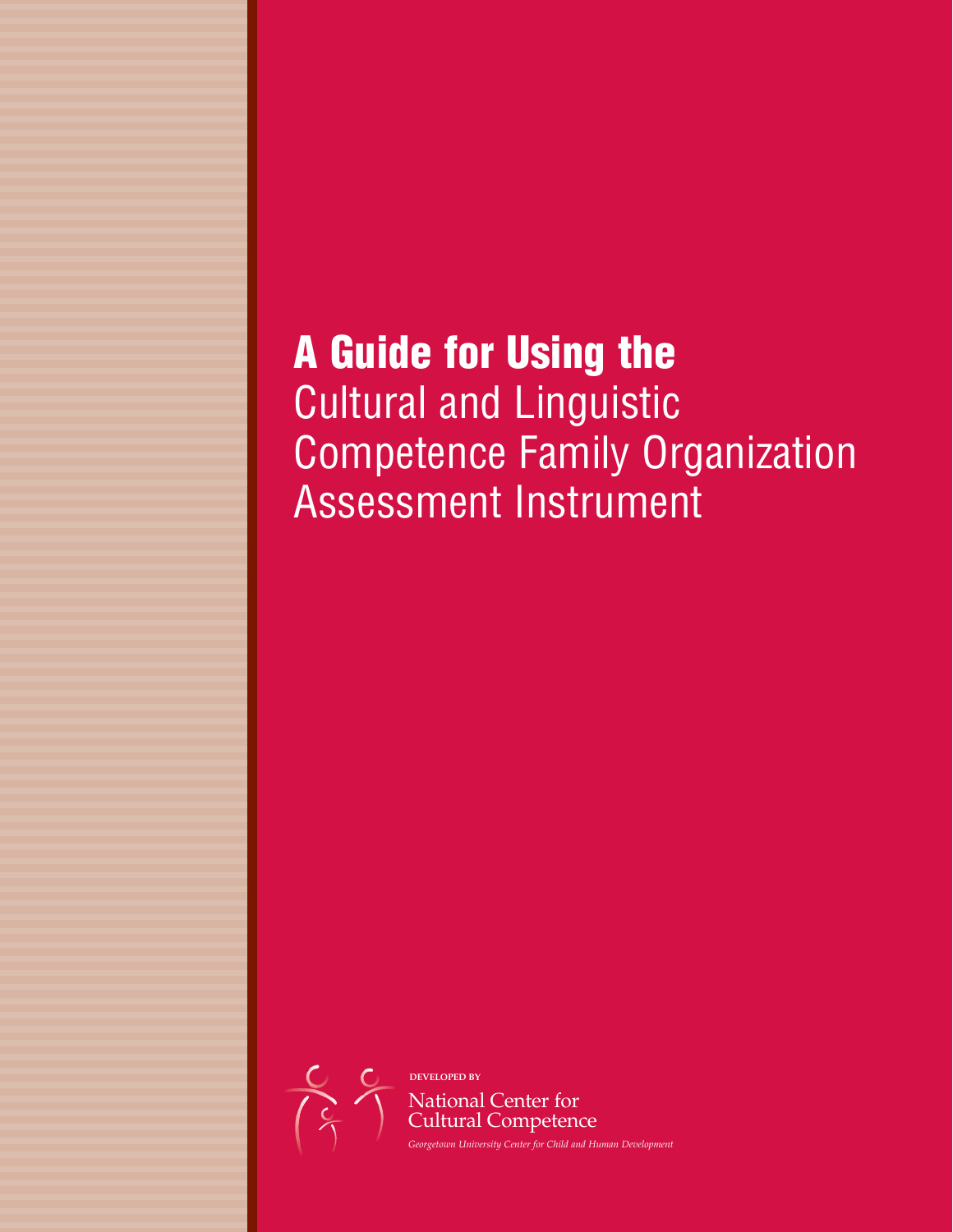#### **Suggested Citation**

Goode, T. D. (2010). A Guide for Using the Cultural and Linguistic Competence Family Organizational Assessment Instrument. Washington, DC: National Center for Cultural Competence, Georgetown University Center for Child and Human Development.

#### **Copyright Information**

A Guide for Using the Cultural and Linguistic Competence Family Organization Assessment Instrument is protected by the copyright policies of Georgetown University. Permission is granted to use the guide for non-commercial purposed if it is not altered and proper credit is given to the authors and the National Center for Cultural Competence. Permission is required if the guide is to be: (1) modified in any way, (2) used in broad distribution, or (3) used for commercial purposes.

#### **For additional information contact:**

The National Center for Cultural Competence 3300 Whitehaven Street, N.W., Suite 3300 Washington, DC 20007 Voice: 202-687-5387 Fax: 202-687-8899 E-mail: cultural@georgetown.edu URL: http://nccc.georgetown.edu

This instrument and guide were developed with funding from two sources: (1) a contract with United Advocates for Children and Families, Statewide Family Network Technical Assistance Center, Sacramento, CA; and (2) Cooperative Agreement # U40MC00145, U.S. Department of Health and Human Services, Health Resources and Services Administration, Maternal and Child Health Bureau, Division of Services for Children with Special Health Needs. The Project Officer for this Cooperative Agreement is Diana Denboba, Chief, Integrated Services Branch.

Georgetown University provides equal opportunity in its programs, activities, and employment practices for all persons and prohibits discrimination and harassment on the basis of age, color, disability, family responsibilities, gender identity or expression, genetic information, marital status, matriculation, national origin, personal appearance, political affiliation, race, religion, sex, sexual orientation, veteran status or another factor prohibited by law. Inquiries regarding Georgetown University's non-discrimination policy may be addressed to the Director of Affirmative Action Programs, Institutional Diversity, Equity & Affirmative Action, 37th and O Streets, N.W., Suite M36, Darnall Hall, Georgetown University, Washington, DC 20005.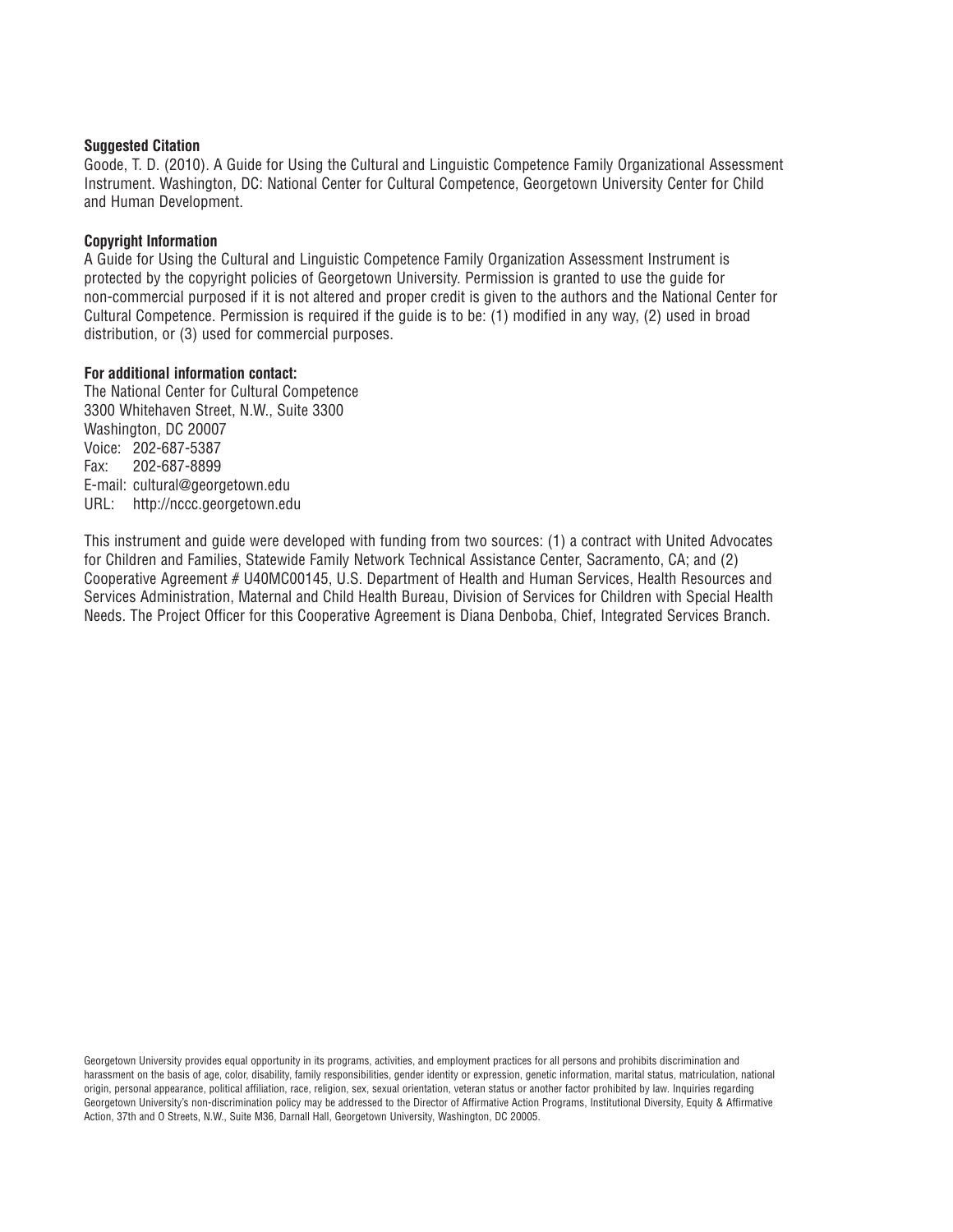# Acknowledgments

The *Cultural and Linguistic Competence Family Organization Assessment Instrument* (CLCFOA) was developed by the National Center for Cultural Competence (NCCC) with guidance from a national workgroup of family leaders and NCCC senior consultants. The NCCC is grateful for the expertise and enthusiasm of the following contributors to the instrument.

## **Sophie Arao Nguyen**

Executive Director Family Voices, Inc. Albuquerque, NM

#### **Diana Autin**

Executive Co-Director Statewide Parent Advocacy Network of New Jersey Newark, NJ

#### **Cathy Ciano**

Executive Director Parent Support Network of Rhode Island Johnston, RI

**Juno Duenas** Support for Families San Francisco, CA

**Sharonlyn Harrison** CEO Public Research and Evaluation Services Southfield, MI

**Alan Rabideau** Kincheloe, MI

**Sireyia Ratliff** Technical Assistance Coordinator United Advocates for Children and Families Sacramento, CA

**Suganya Sockalingam** CEO, Teamworks Las Vegas, NV

**Conni Wells** Axis Group Butler, TN

**Grace Pushparany Williams** Parents Place of Maryland Glen Burnie, MD

The NCCC also gratefully acknowledges the following family organizations that pilot tested the instrument and guide.

Louisiana Federation of Families for Children's Mental Health, Baton Rouge, LA

Parent Advocacy League, Inc., Boston, MA

Parent Support Network of Rhode Island, Johnston, RI

Parent's Place of Maryland, Glen Burnie, MD

Statewide Parent Advocacy Network of New Jersey, Newark, NJ

*A Guide for Using the Cultural and Linguistic Competence Family Assessment* Instrument was written by Tawara D. Goode, with input from Suzanne Bronheim, Vivian Jackson, Wendy Jones, and Clare Dunne.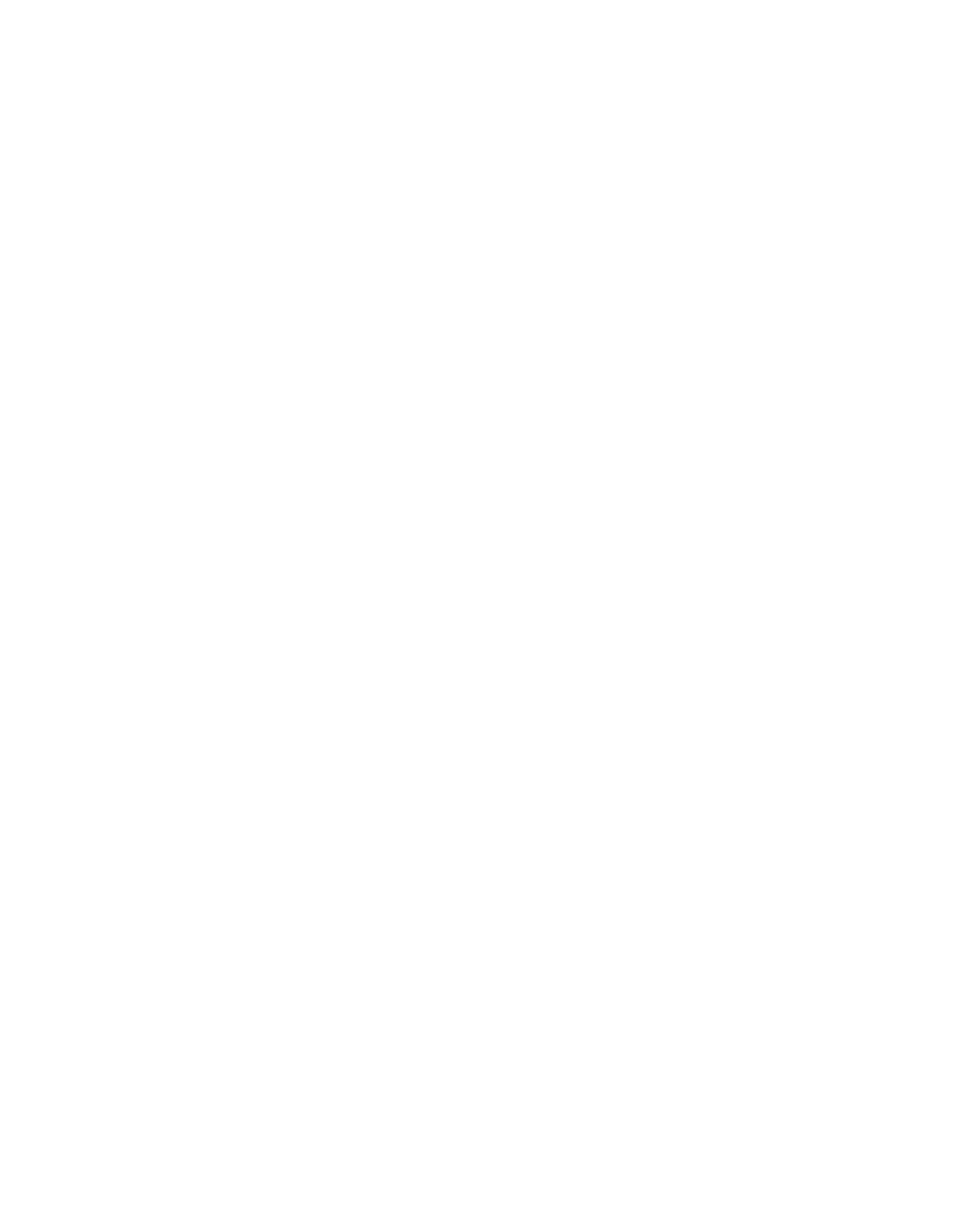# **Table of Contents**

| Instrument Description <b>Execution</b> 2008 2014 01:00 01:00 02:00 02:00 02:00 02:00 03:00 03:00 03:00 03:00 03:00 0  |  |
|------------------------------------------------------------------------------------------------------------------------|--|
|                                                                                                                        |  |
| <b>Useful Steps: Making the Self-Assessment</b><br>Process Work for Your Family Organization <b>Election</b> 21 and 21 |  |
| <b>Conclusion</b> 29                                                                                                   |  |
| Appendix 1: Key Terms and Definitions <b>Election Constrainer 21</b>                                                   |  |
|                                                                                                                        |  |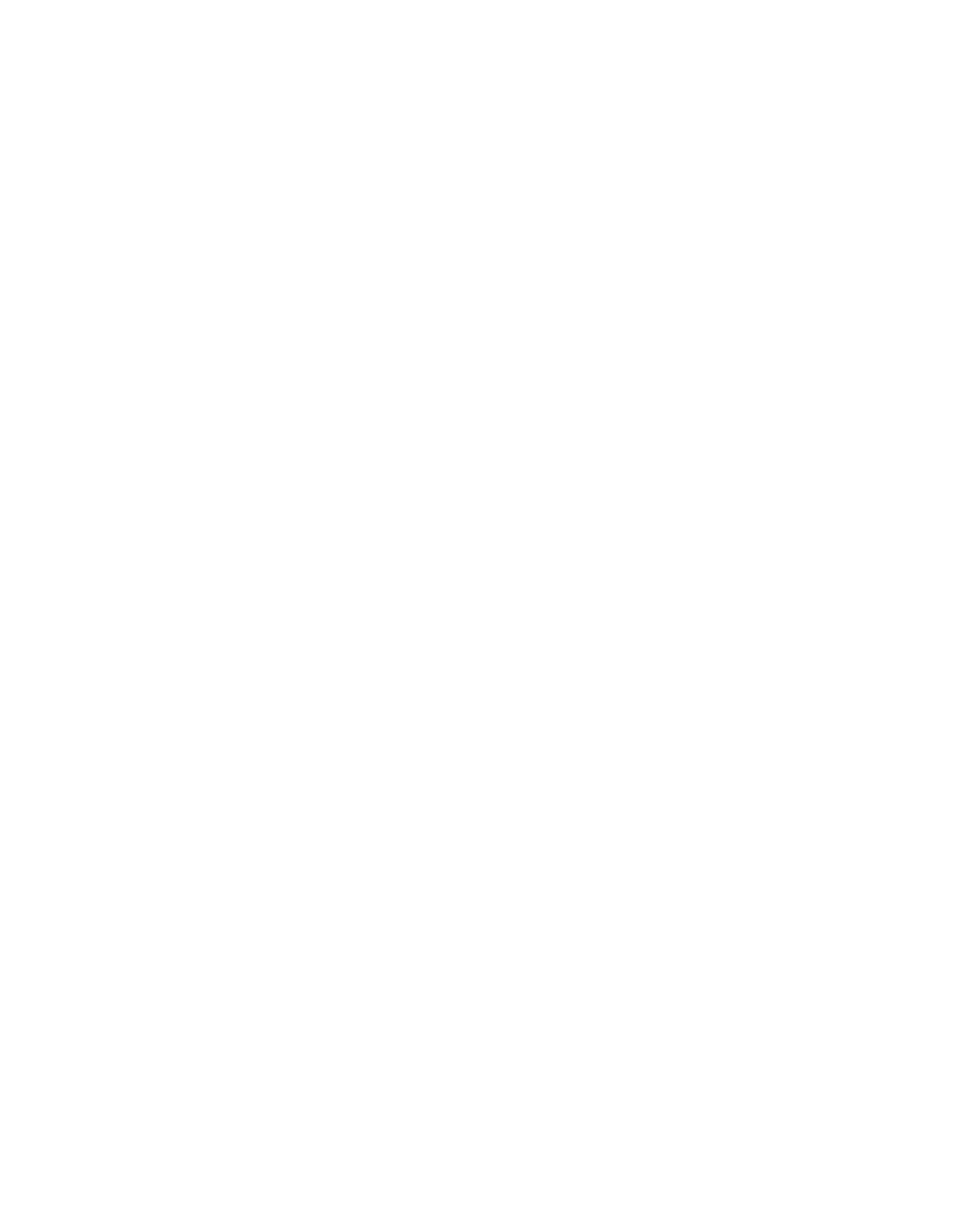## Introduction

Organizational self-assessment is a necessary, effective, and systematic way to plan for and incorporate cultural and linguistic competency. An assessment should address the attitudes, behaviors, policies, structures, and practices of an organization, including those of its board, staff, and volunteers. The process of self-assessment can include the administration of an instrument, such as the Cultural and Linguistic Competence Family Organization Assessment (CLCFOA). It can also include:

- focus groups,
- structured interviews,
- analysis of community, regional, and state demographic data, and
- review of the organization's values, mission, policies, procedures, budget, and web/print documents.

There are many tools and instruments to assess organizational cultural and linguistic competence. However, none has been specifically developed to address the unique functions of family organizations concerned with children and youth with mental, emotional and behavioral health disorders, special health care needs, and disabilities. The CLCFOA was developed to fill this void. The CLCFOA is intended to support family organizations to:

- 1. plan for and incorporate culturally and linguistically competent policies, structures, and practices in all aspects of their work;
- 2. enhance the quality of services and supports they deliver within culturally diverse and underserved communities; and
- 3. promote cultural and linguistic competence as an essential approach in the elimination of disparities and the promotion of equity.

#### **The Benefits**

There are many benefits for family organizations to engage in cultural and linguistic competence self-assessment. Such benefits include but are not limited to:

- gauging the degree to which family organizations are effectively addressing the preferences and needs of culturally and linguistically diverse groups;
- establishing partnerships that will meaningfully involve families, youth, community stakeholders, and key allies;
- improving access to the array of services and supports provided by family organizations;
- increasing acceptability of and satisfaction with services and supports that families and youth receive;
- ensuring that resources (staff and fiscal) are set aside to improve the quality of services and supports; and
- determining strengths and areas for growth for both staff and the family organization as a whole.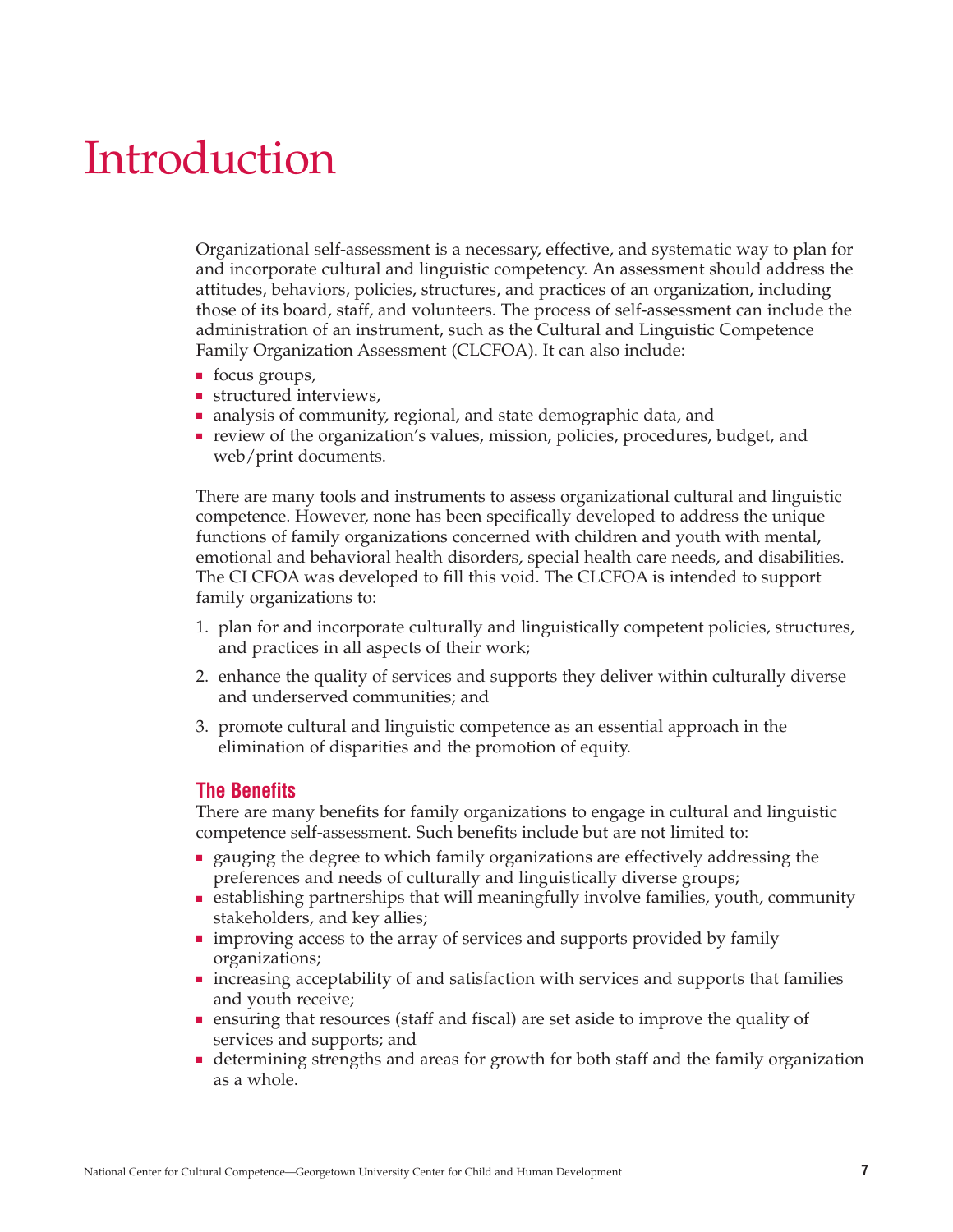## **Values and Guiding Principles for Self-Assessment**

The NCCC uses the following set of values and principles to guide all self-assessment processes.

#### ■ **Self-assessment is a strengths-based model.**

The purpose of self-assessment is to identify and promote growth among individuals and within organizations that enhances their ability to deliver culturally and linguistically competent services and supports. Self-assessment emphasizes the identification of strengths, as well as areas of growth, at all levels of an organization. The process also allows organizations to identify and acknowledge their internal strengths or assets, particularly those of staff that may be inadvertently overlooked.

#### ■ **A safe and non-judgmental environment is essential to the self-assessment process.**

Self-assessment is most productive when conducted in an environment that (1) offers participants an opportunity to give honest statements of their level of awareness, knowledge, and skills related to cultural and linguistic competence; (2) provides an opportunity for participants to share their individual perspectives in a candid manner; and (3) ensures that information provided will be used to effect meaningful change within the organization. The NCCC embraces the concept that cultural competence is developmental and occurs along a continuum (Cross et al., 1989). It matters not where an individual or organization starts, as long as there is continued progression toward the positive end of the continuum.

■ **A fundamental aspect of self-assessment ensures the meaningful involvement those who receive services and supports, community stakeholders, and key allies.**

Principles of self-determination and cultural competence ensure that service recipients are completely involved in processes to plan, deliver, and evaluate the services and supports they receive. These principles extend beyond the individual to the community as a whole. Selfassessment must seek and value the experiences and perspectives of those who receive services and supports. Similarly, opinions should be sought from key stakeholders and allies within the broader system of care. An inclusive self-assessment process can bring about alliances and partnerships that have long-lasting benefit for the organization and for the larger community.

#### ■ **The results of self-assessment are used to enhance and build capacity.**

The intent of the self-assessment process is neither to give a score or rating nor to label an individual or an organization. Rather, it is intended to provide a snapshot of where an individual or organization is at a particular point in time. Results should be used at the: (1) individual level to identify specific areas of knowledge and skills for continued growth; and (2) organizational level for strategic planning, quality improvement, and organizational change processes. The NCCC's experiences with self-assessment have demonstrated that comparisons between individuals and among organizations are of little benefit. Greater benefit is gained from individual and organizational self-comparison over extended periods of time to determine the extent to which growth has occurred.

#### ■ **Diverse dissemination strategies are essential to the self-assessment process.**

Self-assessment results should be shared with participants and key stakeholders in a manner that meets their unique needs. The NCCC uses a variety of dissemination strategies that are tailored to the specific interests of the participating organization. This approach to information sharing involves identification of the audiences and presentation of the data in formats that are most useful and accessible to them. This approach recognizes that the need for information may vary for policy makers, administrators, service providers, families, youth, stakeholders, and allies.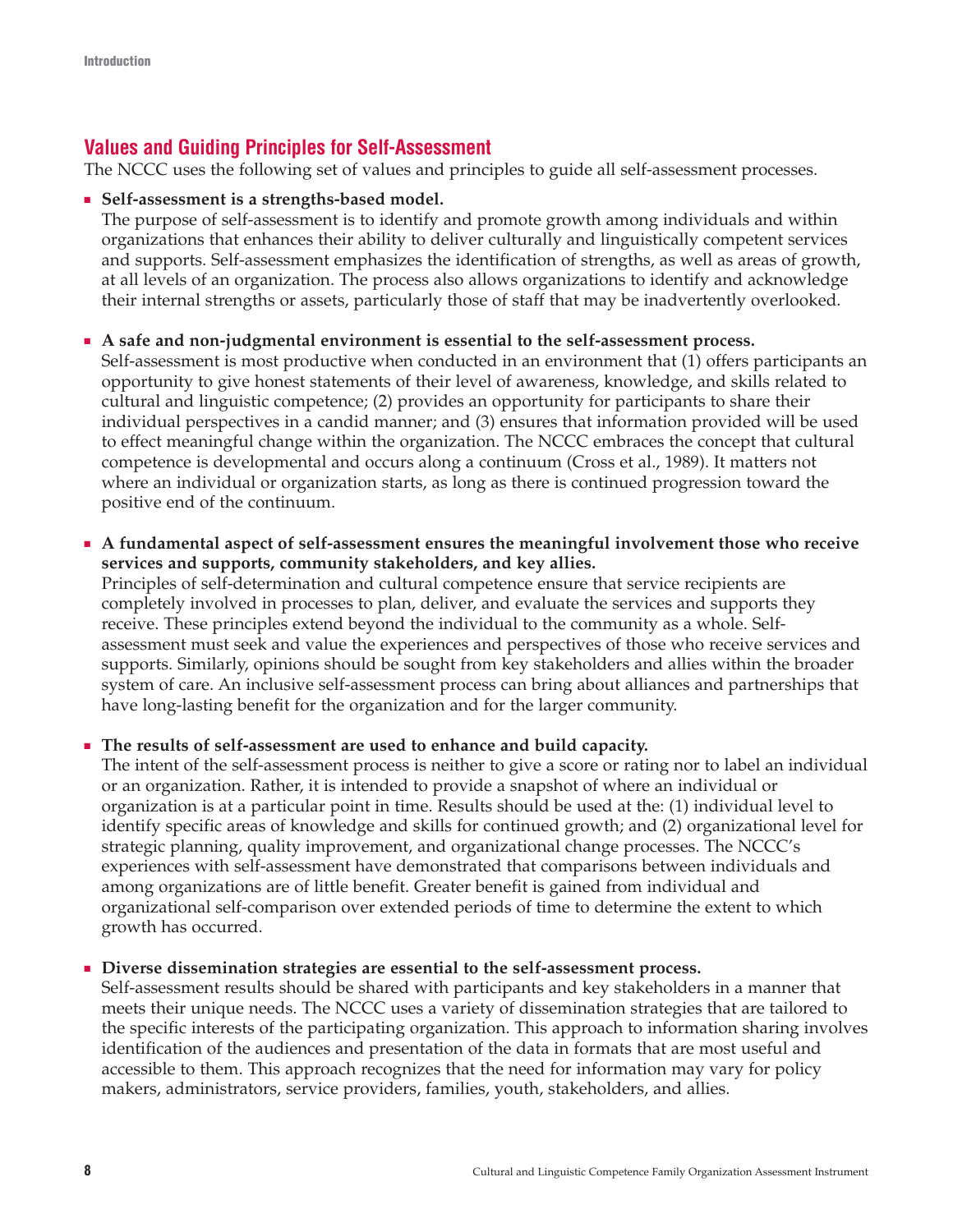## Instrument Description

The CLCFOA is designed as a self-assessment instrument and requires approximately 20-30 minutes to complete. It consists of four sections—*Our World View*, *Who We Are*, *What We Do*, and *How We Work*. The instrument requires responses to detailed statements based on the participant's knowledge, opinions, and experiences. It may be difficult for participants to rate their organization based on the categories given. However, it is important for participants to answer every item to the best of their knowledge. Items in each section use response fields such as "yes", "no", "don't know", or "in progress". Most items use a four-point Likert scale with a "don't know" option. Participants should check the box that reflects the best option available. *Remember, there are no right or wrong answers.*

**Our World View.** This section asks for the perspectives of staff or volunteers about: (1) the family organization's philosophy, values, and commitment to cultural and linguistic competence, and (2) the extent to which this world view guides organizational behavior and is established policy. It asks about the family organization's world view of diversity and approaches to inclusion and equity.

**Who We Are.** This section looks at the diversity of staff and volunteers. It also looks at the training and ongoing development needed to support cultural and linguistic competency.

**What We Do.** This section looks at how cultural and linguistic competency applies to the core functions of family organizations, including connecting with families, education, peer-to-peer support, information and referral, advocacy, and advising and partnering.

**How We Work.** This section looks at how the family organization applies cultural and linguistic competency to: (1) structure and funding, and (2) community engagement and leadership activities.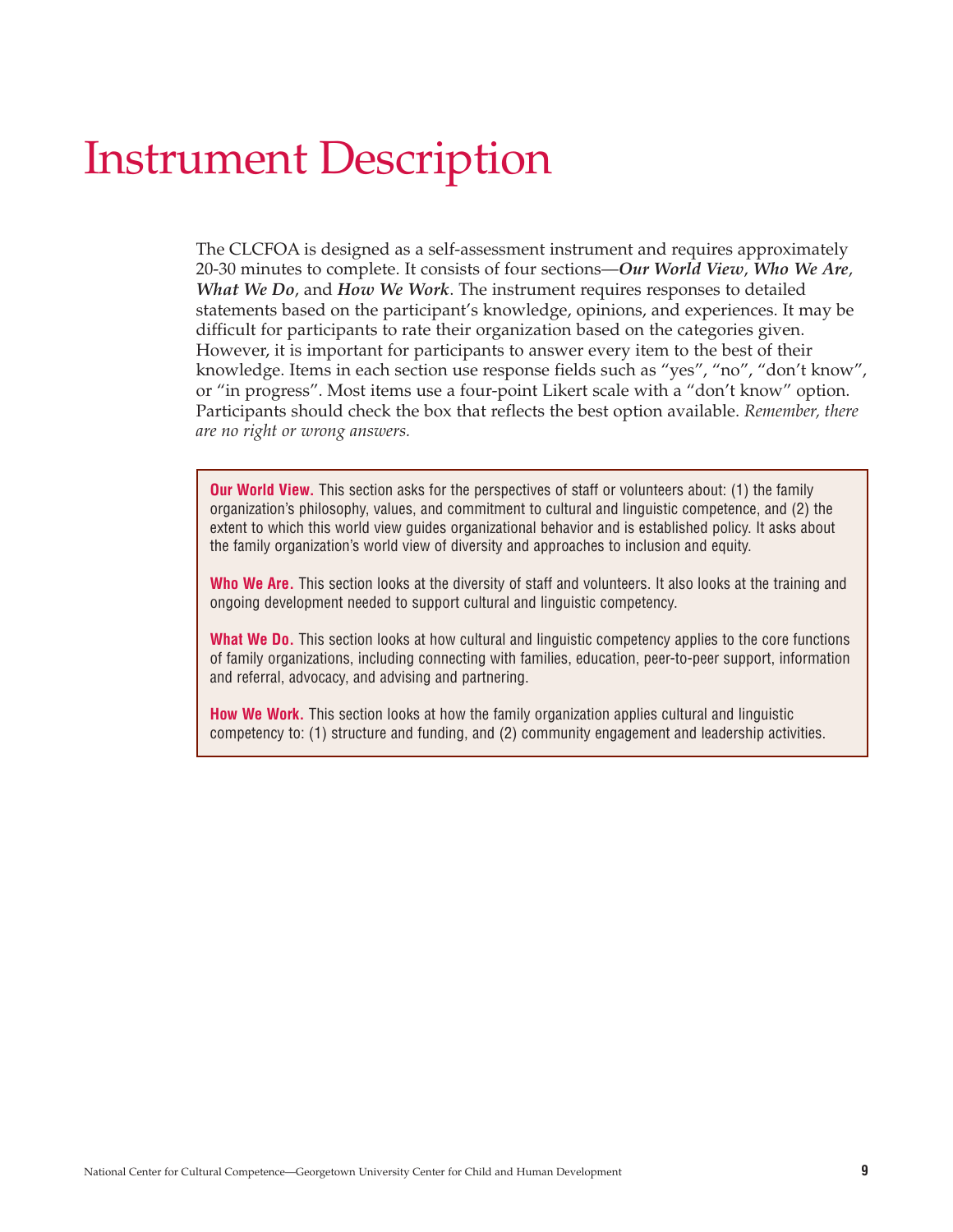## A Four-Phase Approach to Self-Assessment

A four-step process for organizational self-assessment is described below. The NCCC encourages the use of this process and has used it successfully with many organizations (Goode, Brown, Mason, & Sockalingam, 2006). However, flexibility is also encouraged. Feel free to adapt the process based on the unique considerations of your family organization.



#### **Phases to Conduct an Organizational Self-Assessment**

- **Establish a structure to guide the work** Assemble a work group with the responsibility of coordinating the organizational self-assessment. The group can plan, implement, and provide oversight to the process. Be inclusive. Extend invitations to staff, volunteers, board members, families, youth, community partners, stakeholders, and allies.
- **Create a shared vision and shared ownership** Convene groups to define cultural competence and linguistic competence and explore their value and meaning for your family organization. These meetings can be held face-to-face or via teleconference. Ensure diverse participation. Include representation from staff, volunteers, families, youth, partners, community-based organizations in the service area, key stakeholders, and allies.

#### ■ **Collect, analyze, and disseminate data**

Many data sources can be tapped for the selfassessment process including those from the CLCFOA, focus groups, interviews, Census and school enrollment data, and the family organization's own records. These data should be carefully reviewed and analyzed. Use these data to develop a report that celebrates the strengths of your family organization and details areas for growth.

■ **Develop and implement a plan of action**

Create a plan of action using the results of the organizational self-assessment. Identify priorities. Determine the strategies, activities, partners, resources, timetables, and responsible parties to achieve desired goals. Establish benchmarks to monitor and assess progress.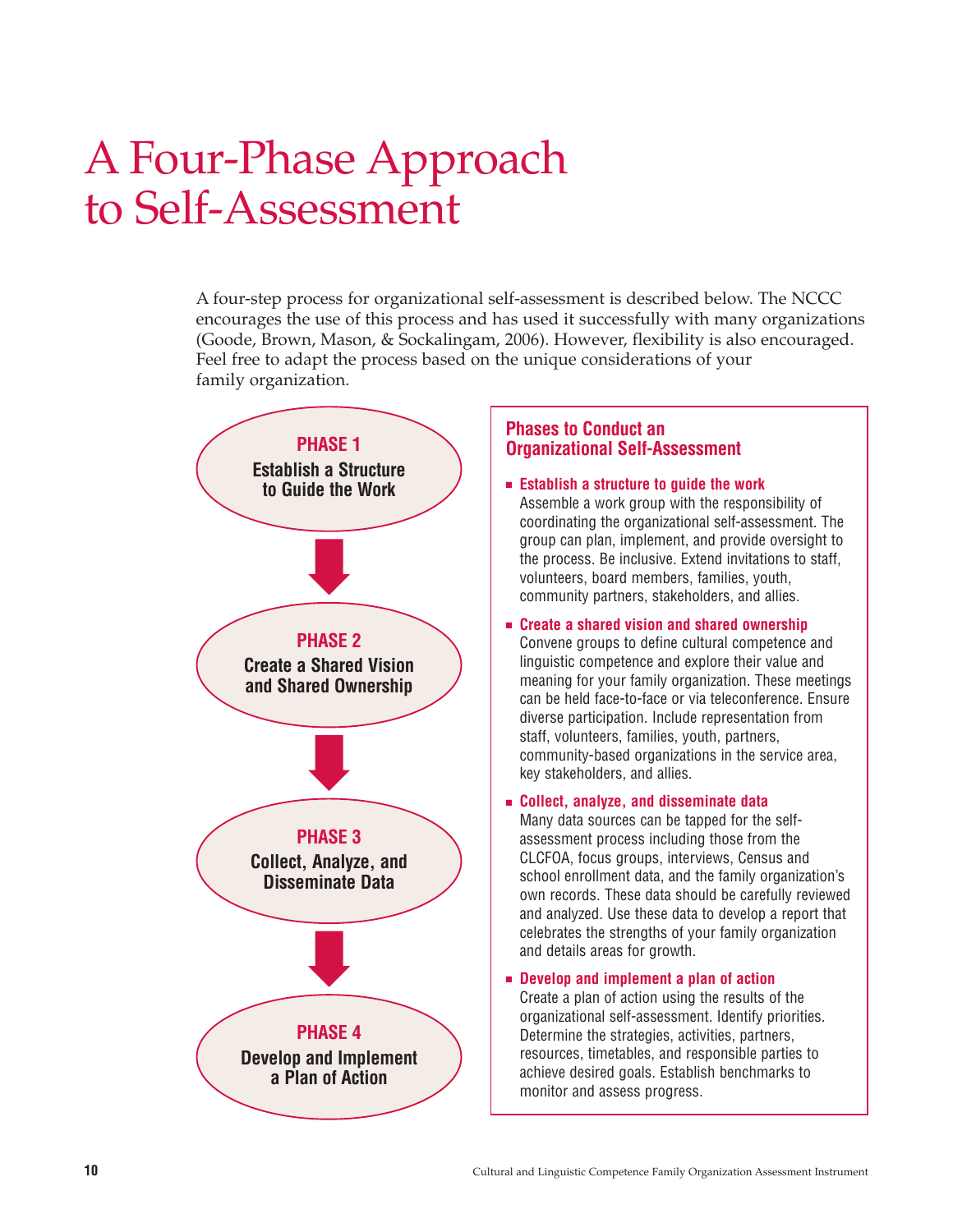## Useful Steps: Making the Self-Assessment Process Work for Your Family Organization

The process of self-assessment is just as important as the outcomes. There is no one method for conducting organizational self-assessment. The NCCC, however, has found the following steps to be useful based on years of experience in planning and conducting self-assessment processes for health, mental health, and other human service organizations (Goode, Jones, & Mason, 2002).

#### **USEFUL STEPS FOR PHASE 1: Establish a Structure to Guide the Work**

#### **Identify an individual or consultant to coordinate the self-assessment process.**

Some organizations choose to use a consultant, while others identify a staff member to lead or coordinate the self-assessment process. You should make this decision based on the: (1) resources available to your family organization and (2) knowledge and skills of identified staff member(s).

■ **If you select a staff member, make sure that she/he is interested and has the time to devote to this effort.**

Oftentimes, staff who have a reputation for getting things done are frequently selected or "volunteered" for yet additional tasks. Before you select your family organization's "go to person", find out if he/she is really interested in coordinating a self-assessment process. If you do indeed select your family organization's "go to" person, it may be necessary to defer decease workload or reassign tasks until the selfassessment process is completed.

■ **If you get the consultant, get the right one.**

Many consultants market their skills in the areas of diversity, cultural competence, or linguistic competence. Make sure the consultant you select is the right match for your organization and the communities it serves and for the tasks to be conducted. The consultant should have knowledge of conducting cultural and linguistic competence assessment processes and experience working with family organizations. Conduct interviews and inquire about the consultant's philosophy, definition, and frame of reference for cultural competence and linguistic competence. Determine if these views are consistent with those of your family organization, if not, you know what to do.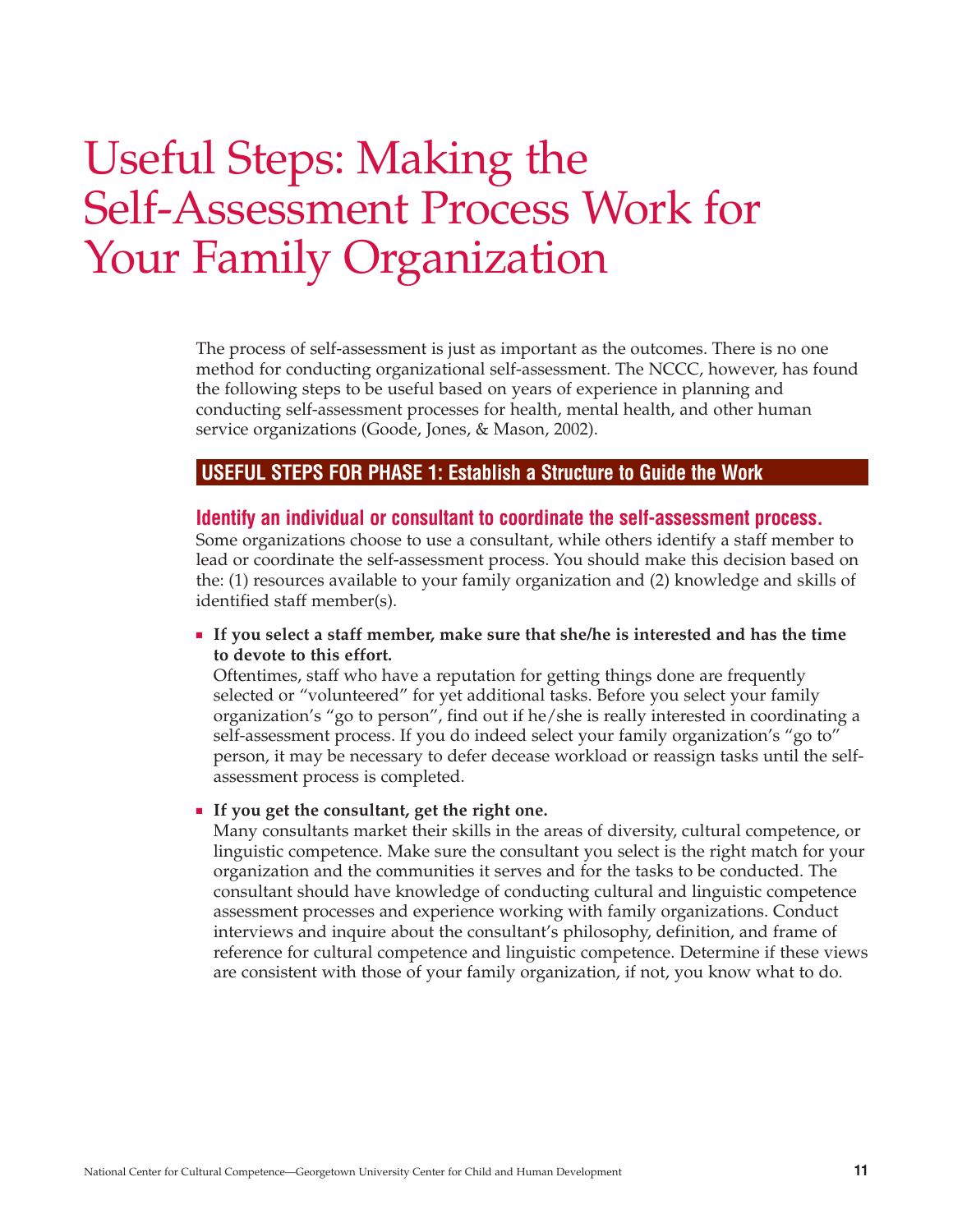### **Put a structure in place to guide the process.**

#### ■ **If you already have a committee…use it. If not, create one.**

Some organizations use existing committees and others create a work group expressly for this purpose. Decide which works best for your family organization. The work group can plan, implement, and guide the self-assessment process. Be inclusive! Extend invitations to staff, volunteers, board members, families, youth, community partners, and key stakeholders. The work group should have ready access to decision makers within the organization, or a work group member should have authority to make routine decisions during the process.

#### ■ **What do you do when work group members disagree?**

Many work groups are plagued by differences in opinion on how to get the work done. This may be further aggravated when cultural expressions of opinions are misinterpreted and misunderstood. For example, some group members may want to move quickly through an agenda because saving time is an important value. For others, who value relationships or need additional time to process complex information, moving quickly may impede their full participation. Selecting a leader who can meet the challenges of guiding a diverse group of people who may or may not have previously worked together is a necessity.

#### ■ **Making the work group work.**

Some participants may or may not have previous work group experience. So it may be necessary to make sure that all are familiar and comfortable with participating in a work group. It is important to use approaches to prepare all work group members to participate fully and effectively. Consider providing meeting summary notes, agendas, and written or audio-recorded materials in advance. Some members may benefit from being paired with another who has more experience in group processes.

The following "words from the wise" are offered in anticipation of and to assist with group dynamics.

- Ensure a safe environment for work group members to share their thoughts, perspectives, and feelings.
- Let the group "be" before it "does". All groups go through a process of "storming, forming, and norming".
- Attend to members' cultural practices—different experiences and preferences for getting work done.
- Reach agreement on approaches for communication, conflict resolution, and decision-making to help the group do its work.
- Attend to and address literacy and language access preferences and needs and of all group members.
- Acknowledge and address issues associated with power (i.e., historical, perceived, and actual) among group members.

#### **Dedicate the necessary time and resources to get the job done.**

#### ■ Make sure you have the time, people, money, and effort.

Conducting self-assessment is time and resource intensive. Determine the scope of the selfassessment process for your family organization. You may only choose to administer and use the data from the CLCFOA. You may decide that it would be beneficial to convene focus groups and conduct structured interviews. Refer to Appendix 2 for suggested focus group protocol and sample structured interview questions. You may also decide to conduct an in depth analysis of your family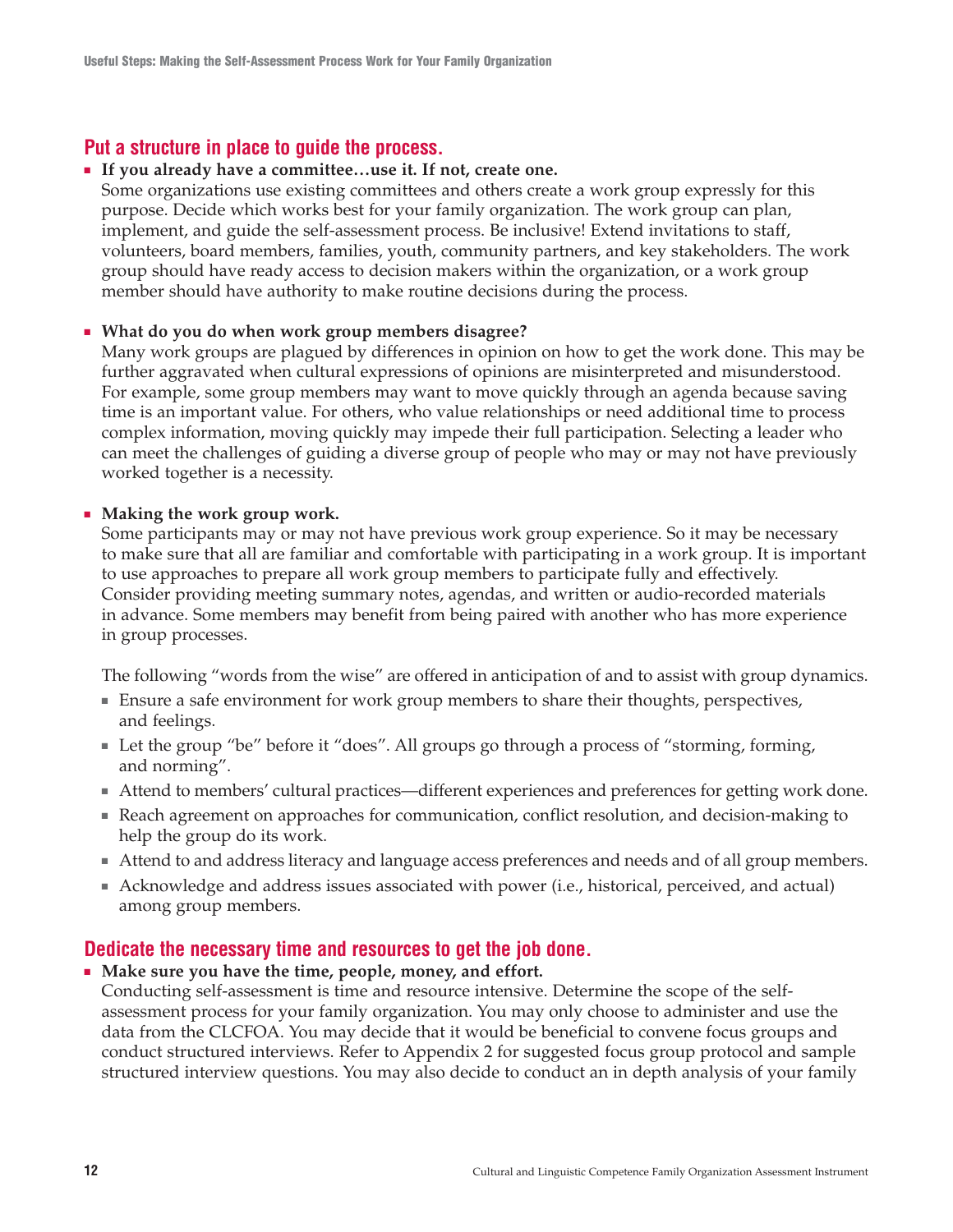organization's written policies, procedures, budget, and web/print documents. The success of the self-assessment process in part depends on allowing ample time to complete each phase. It also depends on having the necessary staff and funding. The following "tips" are provided to help your family organization think through the time, effort and money.

#### Funding

- Determine the amount of funding that your family organization can devote to conducting a self-assessment.
- Remember that some resources may be in-kind or donated from community partners. One-time grants from local/national foundations may be a source of funding as well.
- Develop a realistic budget. Line items may include but are not limited to:
	- consultant fees,
	- stipends or reimbursement for family/youth participation in work group activities,
	- interpretation and translation services,
	- sign language interpretation services or other accommodations for people who experience disabilities,
	- costs associated with convening focus groups,
	- telephone/conference calls,
	- copying, mailing, and related dissemination activities, and
	- refreshments (appropriate to the time of day of meetings or focus groups and food choices that reflect community preferences).

#### **Staffing**

- Determine the responsibilities and the amount of time that staff will devote to the self-assessment process. Protect this time.
- Develop realistic timelines for meeting all tasks associated with the self-assessment process (e.g., routine meetings or teleconferences, administration of the instrument and analysis of resulting data, collection and analysis of other data, focus groups, interviews, disseminating findings).
- Make judicious use of time devoted by community partners, key stakeholders, and family volunteers.

### **Invite community partners, key stakeholders, and allies to the table.**

■ **All aboard!! Get your partners, stakeholders, and allies onboard.**

A self-assessment process that is inclusive of community partners, key stakeholders, and allies provides an opportunity to obtain a rich variety information. Consider the following tips if your family organization chooses this path.

- Extend an invitation to involve community partners, stakeholders, and allies from the "get go".
- Encourage individuals and organizations to choose different ways to be involved in the self-assessment process including but not limited to:
	- provide advice in preliminary planning activities,
	- serve as work group members,
	- participate in focus groups,
	- help to identify or donate resources, and
	- provide services or staff assistance.
- Demonstrate that contributions of each community stakeholder and partner are valued and respected.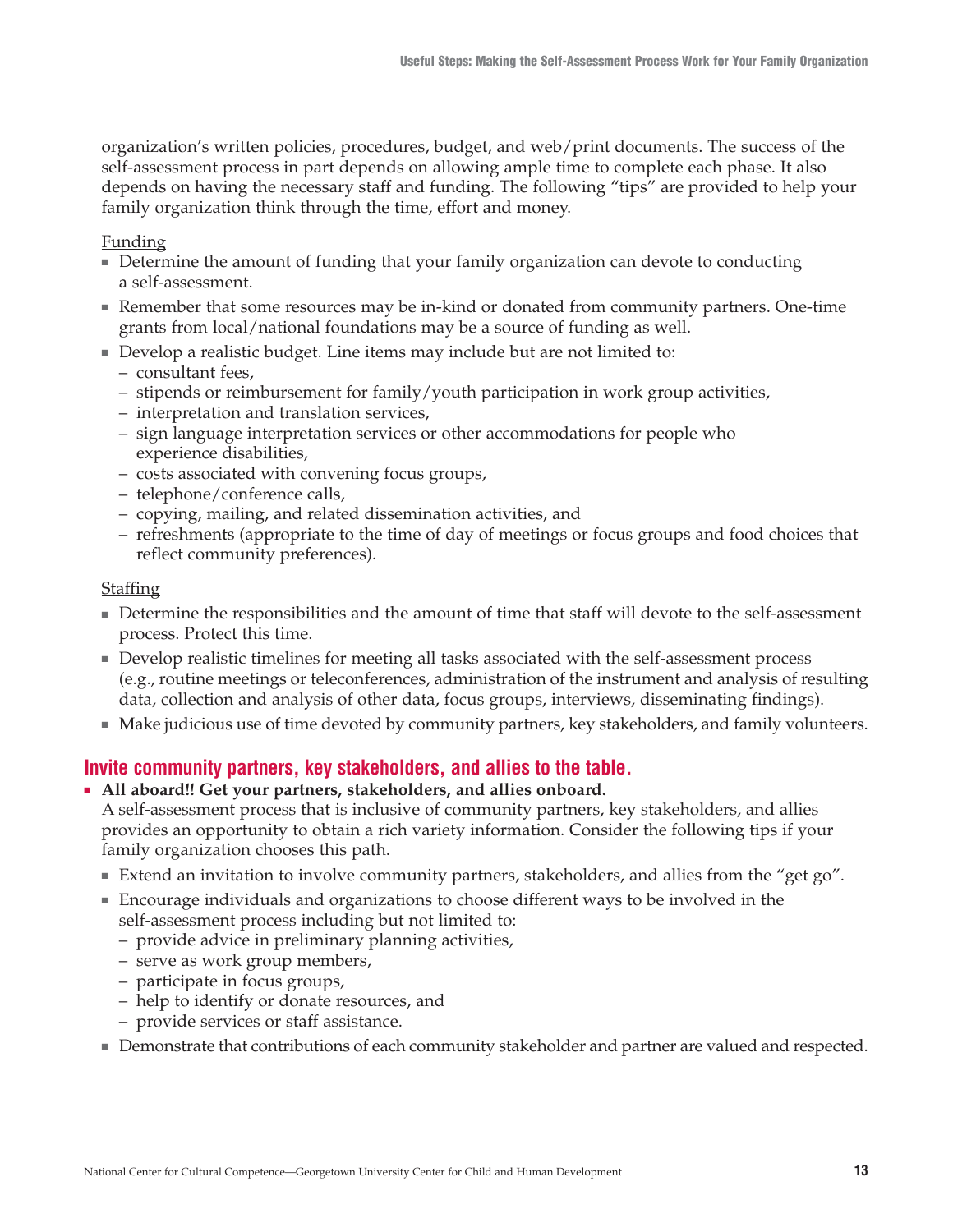## **USEFUL STEPS FOR PHASE 2: Create a Shared Vision and Shared Ownership**

## **Getting Buy-in and Group Members on the Same Page**

Many organizations move forward with conducting an organizational self-assessment without first going through an important step—creating a shared vision and fostering shared ownership for cultural and linguistic competence. Creating a shared vision and fostering shared ownership are most effective when rooted in (1) a shared vocabulary and understanding of the concepts, (2) inclusive processes, and (3) buy-in strategies tailored to meet individual interests and needs. The following insights are offered based on past experiences in leading and conducting these efforts.

## **1. Shared vocabulary, Shared understanding**

There are many concepts and definitions for cultural competence and linguistic competence. Moreover, these terms are often used interchangeably or as if they have the same meaning (e.g., cultural sensitivity, cultural awareness, culturally appropriate, culturally effective, linguistically appropriate). Many mistakenly think that cultural competence and linguistic competence are solely for and about people of color or members of racial groups other than

Culture is a system of collectively held values, beliefs and practices of a particular group that guides thinking and actions in patterned ways. (WENGER, 1993)

Non-Hispanic White. These concepts are relevant for and applicable to all people since we are all cultural beings. It is important to have a shared vocabulary and shared understanding of key concepts and terms. This helps to move the process forward.

- Review the definitions of key terms in Appendix 1 of this guide. Engage staff, families, partners, stakeholders, and allies in discussions about their meanings.
- Identify frameworks and definitions for cultural competence and linguistic competence from existing literature. Explore and discuss their meaning and relevance.

### **2. An inclusive process**

Without a shared understanding and inclusive processes, staff, families, partners, key stakeholders, and allies may not be "on the same page". There is little documented in the literature that describe how family organizations used inclusive processes: (a) to reach consensus on: definitions of cultural competence and linguistic competence, and (b) what they mean to their mission and work.

- Compile a list of staff, families, youth, partners, key stakeholders, and allies to participate in the consensus process.
- Review the list with an eye towards who is not at the table. Strive to assure diverse representation across racial, ethnic, linguistic, and cultural groups within the area or geographic locale served by your family organization.
- Reach consensus on a definition and framework for cultural competence and linguistic competence. Considers these definitions and frameworks and how they relate to your family organization and the communities it serves.

### **3. Buy-in strategies tailored to meet individual interests and needs**

You can learn a lot when you pose and answer the following questions:

- Why is cultural and linguistic competence important to our family organization?
- How will an organizational self-assessment process help our organization in the journey toward cultural and linguistic competence?
- What's in it for our organization? What's in it for me?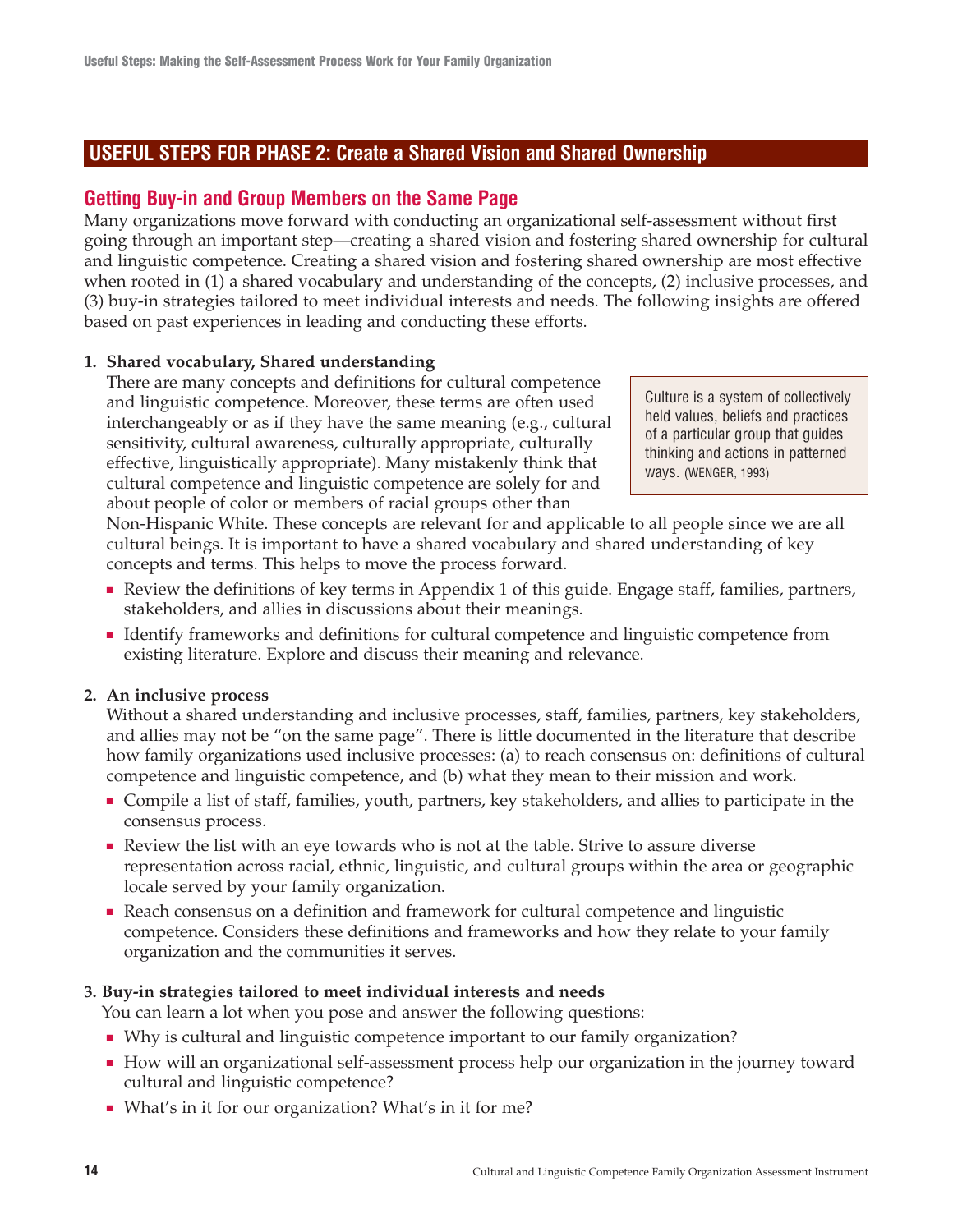Being able to respond positively and with confidence to these questions will assist your family organization to develop "buy in" strategies that are tailored for different stakeholders and allies. What's meaningful for one group or segment of the community may not be same for others. For example, families may want assurance that their cultural beliefs and practices will be honored and respected when they seek guidance and support. Staff may want to improve the quality of services and supports they deliver or increase the diversity of the families they serve. Community partners may see the benefit of increasing your family organization's capacity to reach and serve families in a certain geographic area or those with language barriers. Efforts to get "buy in" should be planned, deliberate, and strategic.

- Clearly state your family organization's reason for organizational self-assessment.
- Generate a list of expected benefits that can come from the self-assessment process.
- Enlist the assistance of "champions" or those who have credibility and influence among their peers and/or within their respective communities.
- Ask other organizations that have engaged in self-assessment to share their stories—both challenges and successes.
- Invite "naysayers" or the "opposition" to the table. Opposing opinions should be represented at the table; they can help shape strategies and approaches to better address and counter opposition. It is particularly beneficial when a naysayer is 'converted' and becomes a credible voice within the opposition.

#### **4. Shared Vision**

Creating a vision for cultural and linguistic competence is a powerful process that enables all to have a stake in the benefits and outcomes.

- Engage staff, families, partners, key stakeholders, and allies in a process to create a shared vision.
- Pose the questions: In five years if our family organization was culturally and linguistically competent, what would it look like? What would be different?
- Review responses to the questions and reach a group consensus on a vision statement.

### **USEFUL STEPS FOR PHASE 3: Collect, Analyze and Disseminate Data**

The scope of the self-assessment process your family organizations chooses to conduct will have a direct bearing on the types of data to be collected and analyzed. Data sets may include, but are not limited to: (1) the completed CLCFOA instrument, (2) focus groups, (3) structured interviews, (4) community, local, regional, and state demographic data, and (5) organizational records. The following guidance is provided to assist your family organization with administering and scoring the CLCFOA.

## **Administering the CLCFOA**

#### **This is how you do it.**

A successful self-assessment, in part, depends on how much the staff and board members understand, embrace, and are enthusiastic about the process. Your "buy in" strategies should have helped pave the way for this phase. You will want to tailor the self-assessment process to your family organization. There are different approaches to consider when using the CLCFOA. Your family organization may be a very small program and you may decide that the best approach is to use the instrument to guide a discussion. This approach works if the group is so small that confidentiality is unlikely. It is best, however, to allow individuals to complete the instrument in a way that provides confidentiality so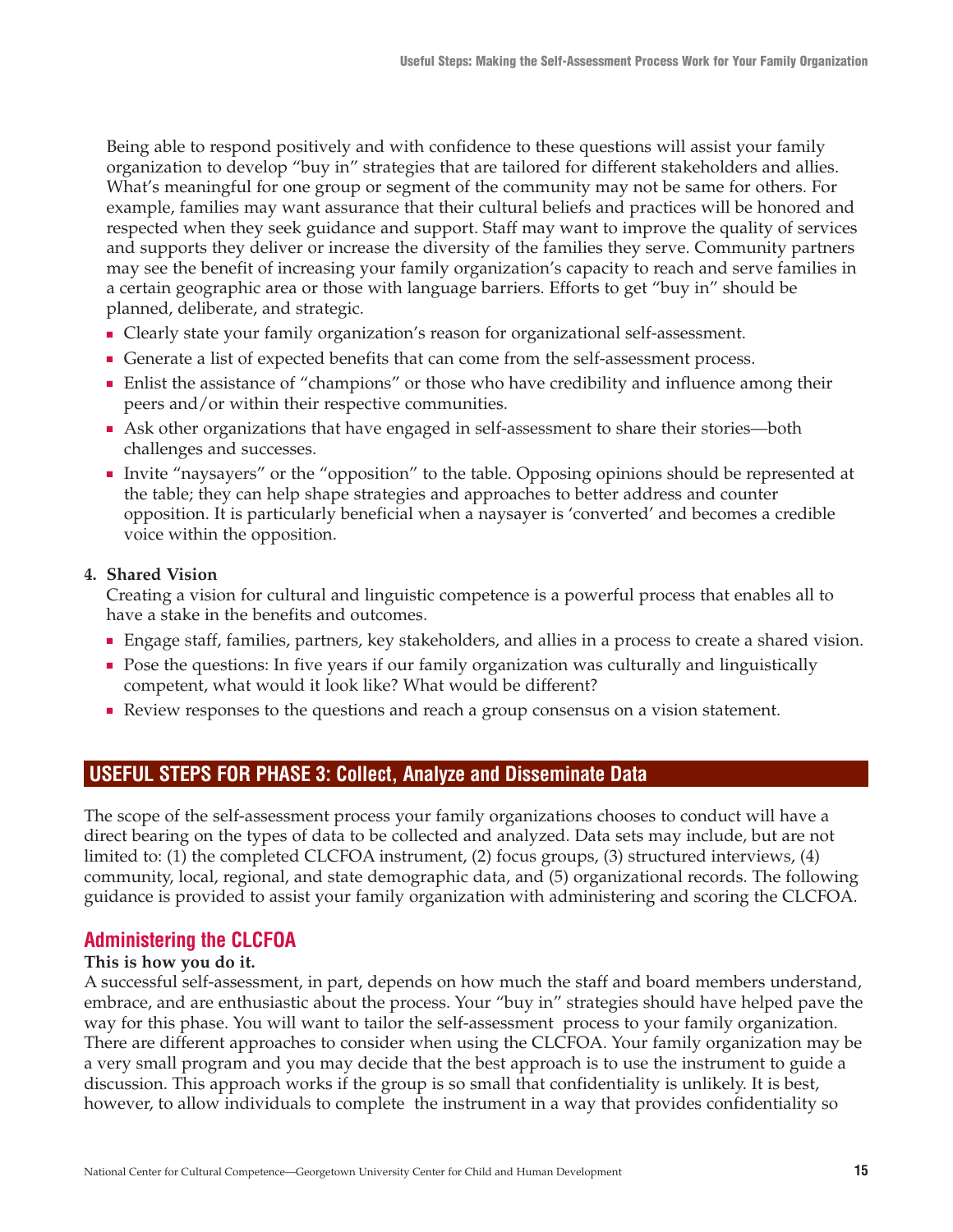that they can be as forthright as possible. Remember, you will decide what works best for your family organization. The following strategies are offered to guide your way.

- Determine who will complete the CLCFOA and how it will be disseminated. You know your organization best and the preferred ways of receiving the CLCFOA (e.g., individually or group, face-to-face meeting, e-mail, U.S. mail).
- Emphasize why your family organization is invested in conducting an organizational self-assessment including the potential benefits.
- Take measures to address confidentiality and trust that may get in the way of the self-assessment process.
- Review the instrument with participants and answer any questions.
- Establish timelines for the return of all mail-in CLCFOA instruments.

## **Scoring the CLCFOA**

#### **This is how you score it.**

The CLCFOA is not designed to give a "grade" to your organization. The CLCFOA is intended to help identify areas of strength and growth within your family organization, and to provide guidance for the next leg of your journey toward achieving cultural and linguistic competence. Detailed guidance on how to score the CLCFOA follows. (A Likert scale is widely used in questionnaires and typically provides multiple options for response such as strongly disagree, disagree, neutral, agree, strongly agree).

- 1. Set up a way to record the scores on each item for each person completing the CLCFOA. You can use any of the following to record CLCFOA scores—an electronic spreadsheet, such as Excel, a paper grid or spreadsheet, or computer statistical software. Set this up so that you can enter each response and then can easily count how many people completing the instrument chose each response option. For example, in the first section, Our World View, you should have a place for the four response options in the Likert Scale for each item, as well as *yes*, *no*, or *don't know* about policy for each of these items. (A Likert scale is widely used in questionnaires and typically provides multiple options for response such as strongly disagree, disagree, neutral, agree, strongly agree).
- 2. After entering the data from all of the completed CLCFOA instruments, calculate the number of each type of response. Next, calculate percentages for each response. It may be useful to total the number for each response across an entire section or subsection. This will provide you with an overview of which are areas of strength or areas for growth for your family organization.
- 3. Choose criteria for a definition of areas of strength and areas for growth for your family organization. Consider the following options.
	- The NCCC suggests that on items with "Yes/No/In progress/Don't know" response options, at least 75% of those completing the CLCFOA choose "yes" would qualify as areas of strength. Areas for growth are those below that level. Items on which a large percentage reported that the activity is "in progress" can be opportunities for more immediate success. Any areas where fewer than 25% of those completing the CLCFOA chose "yes" might be considered as particular challenges for your family organization.
	- On items with response options of "Never to Routinely", the NCCC suggests that strengths are items on which 75% or more choose "Routinely". Items on which 75% choose "Routinely" or "Sometimes" may also be viewed as relative strengths and areas that might be opportunities for more immediate success. Items with percentages of response lower than 75% are areas for growth. Areas that had fewer than 25% choosing "Routinely" or "Sometimes", might be considered areas of particular challenge for your family organization.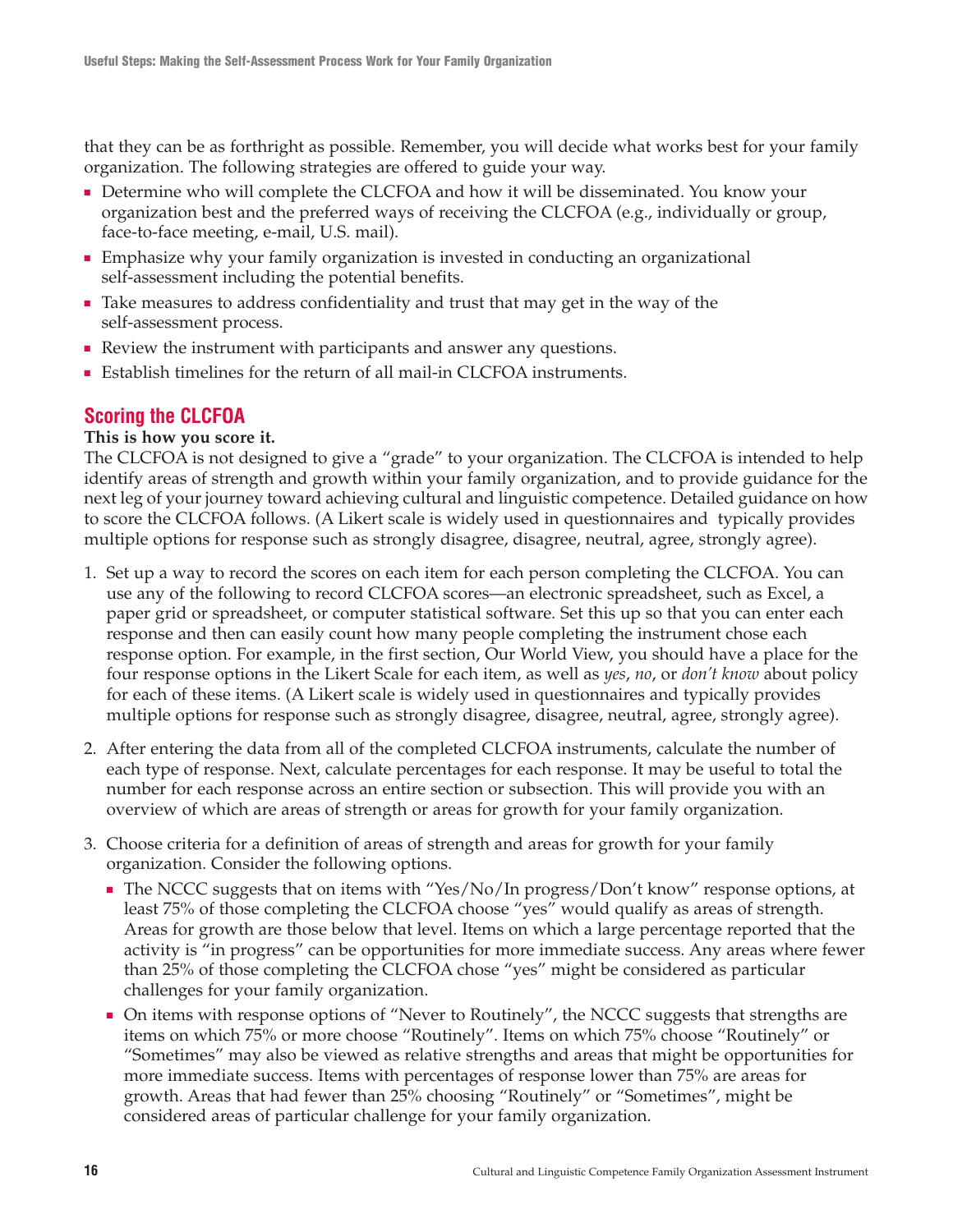## **Analyzing and Reporting Data from the CLCFOA**

After you have completed the scoring, your family organization can look at each of the four sections or particular items to identify strength and growth areas. If your family organization chooses a statistical approach, treat the information as frequency data. The NCCC does not recommend calculating or reporting mean scores on items or the instrument as a whole. Questions to consider in analyzing the data are:

- 1. What are the specific areas of strength or areas for growth?
- 2. Are policies in place to support our work? If so, are members of our family organization aware of them?
- 3. Are different segments of our family organization (e.g., board, staff, volunteers, consultants) aware of our policies and practices related to cultural and linguistic competency?
- 4. Are there areas in which we are "almost" there and could quickly make progress?
- 5. How might our areas of strength help us make progress on our areas for growth?

### **USEFUL STEPS FOR PHASE 4: Develop and Implement a Plan of Action**

The process of self-assessment yields a wealth of information. Now that all of the data analysis is completed, you can begin Phase 4. This phase of the process involves using all of the information you have collected and analyzed to develop an action plan. The action plan should clearly state the priorities and goals that your family organization establishes for cultural and linguistic competence. A welldeveloped plan helps ensure that your family organization has a fully detailed road map for the journey it is undertaking, and that all involved will be knowledgeable about their roles and responsibilities. The following tips are offered to assist with developing and implementing a plan of action.

### **Strategic planning, action planning. What's the difference?**

Many family organizations have strategic plans that set forth broad directions for an established period of time, typically five years or more. An action plan is not a substitute for your family organization's strategic plan. As presented in this guide, an action plan is an effective tool for using the self-assessment results to plan for organizational change specifically related to cultural and linguistic competence. The action planning process should be used to:

An action plan is a tool for moving forward on a strategy or project that has already been agreed upon or about which there is already consensus. (INSTITUTE FOR CULTURAL AFFAIRS, 2002)

- clarify and delineate tasks;
- align the creativity, actions, roles, and responsibilities of work group members;
- determine necessary actions, roles and responsibilities;
- build trust, support, enthusiasm, and consensus;
- create an implementation time line to accomplish tasks; and
- coordinate actions and assignments.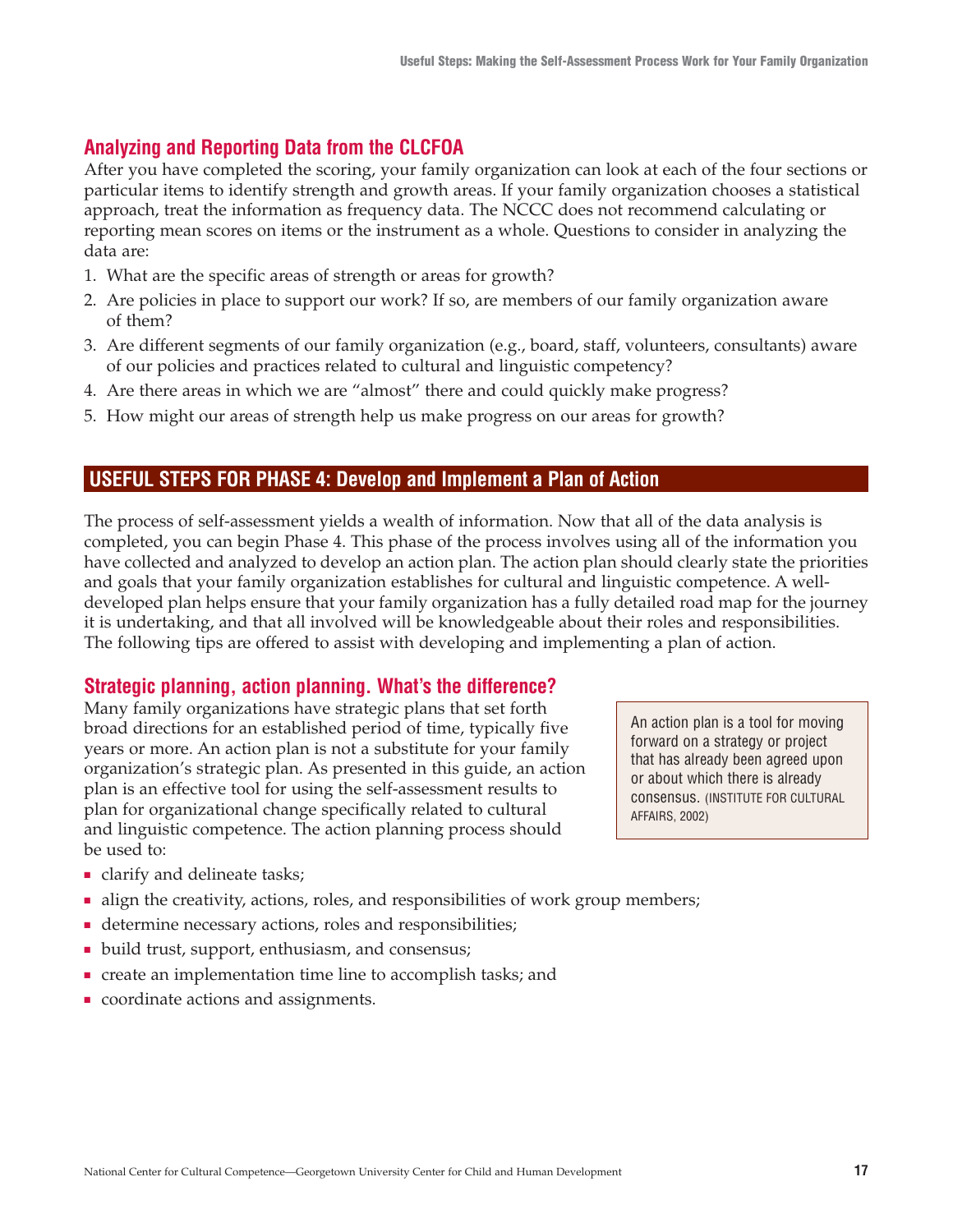The following are tips for developing and implementing an action plan for your family organizations.

- Establish a process for developing an action plan and select someone who is knowledgeable and skilled to lead the process.
- Be inclusive. Invite staff, families, partners, stakeholders, and allies to be part of the process. They will enrich and bring valuable resources to the action planning process.
- Develop an action plan that consists of the following elements.
- Establish benchmarks to monitor and assess progress at regular intervals.

| <b>Strategy/Activity</b> | <b>Organization</b> | <b>Resources</b> | <b>Time Table</b> | <b>Responsible Parties</b> |
|--------------------------|---------------------|------------------|-------------------|----------------------------|
|                          |                     |                  |                   |                            |
|                          |                     |                  |                   |                            |
|                          |                     |                  |                   |                            |
|                          |                     |                  |                   |                            |
|                          |                     |                  |                   |                            |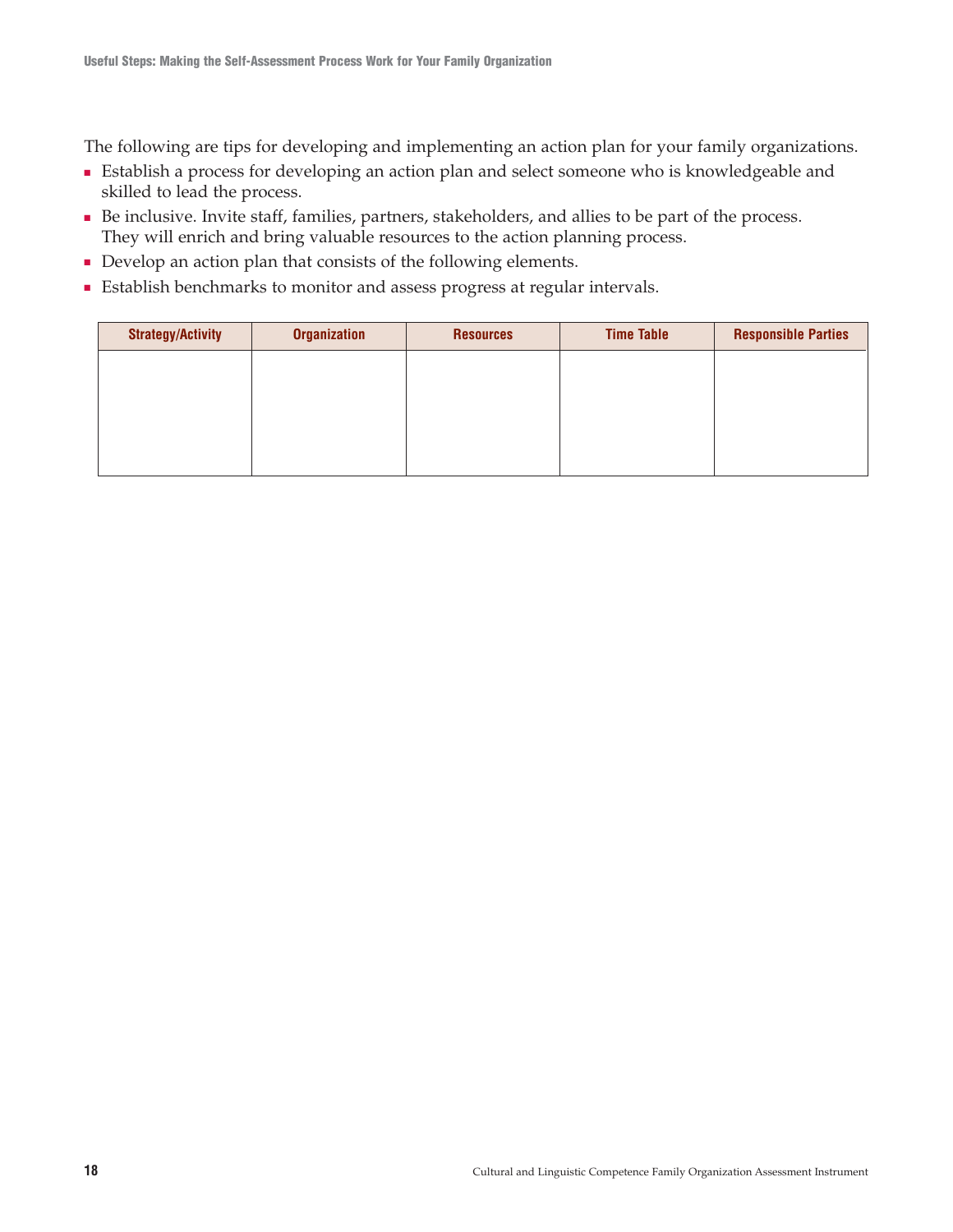## Conclusion

If you have reached this point in the guide, congratulations!! Your family organization is well on its way to exploring the benefits of cultural and linguistic competence organizational self-assessment. The energy and drive to continue this momentum will require focused leadership, partnerships, and dedicated resources. As stated previously, the process of organizational self-assessment is not a one-time thing to check off your list. You will be able to use this process, on a routine basis, to both gauge and guide your efforts to incorporate cultural and linguistic competency within all aspects of your family organization.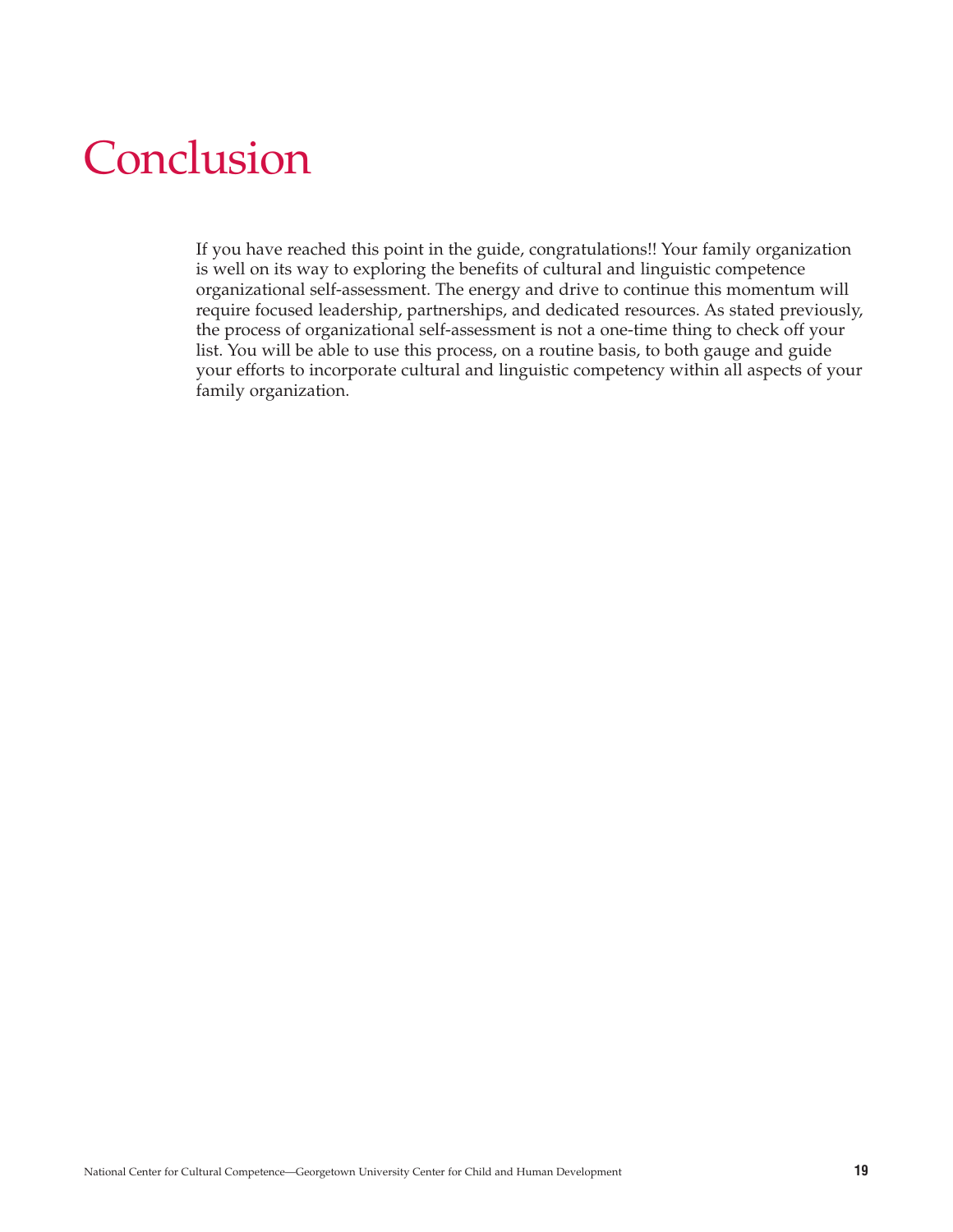## References

Cross, T., Bazron, B., Dennis, K., & Issacs, M. (1989). *Towards a culturally competent system of care: A Monograph on Effective Services for Minority Children Who Are Severely Emotionally Disturbed: Volume 1*. Washington, DC: Georgetown University Child Development Center.

Goode, T., Brown, M., Mason, J., & Sockalingam, S. (2006). *A guide for using the cultural and linguistic competence policy assessment instrument*. Washington, DC: National Center for Cultural Competence, Georgetown University Center for Child and Human Development. Retrieved on 5/11/10 from http://www.clcpa.info

Goode, T., Jones, W., & Mason, J. (2002). *A guide to planning and implementing cultural competence organizational self-assessment*. Washington, DC: National Center for Cultural Competence, Georgetown University Center for Child Development. Retrieved on 5/11/10 from http://www11.georgetown.edu/research/ gucchd/nccc/documents/ncccorgselfassess.pdf

Wenger, A. F .Z. (1993). The cultural meaning of symptoms. *Holistic Nursing Practice, 7*(2), 22.

ToP® Group Facilitation Methods: Action Planning (2000). Phoenix, AZ: The Institute of Cultural Affairs.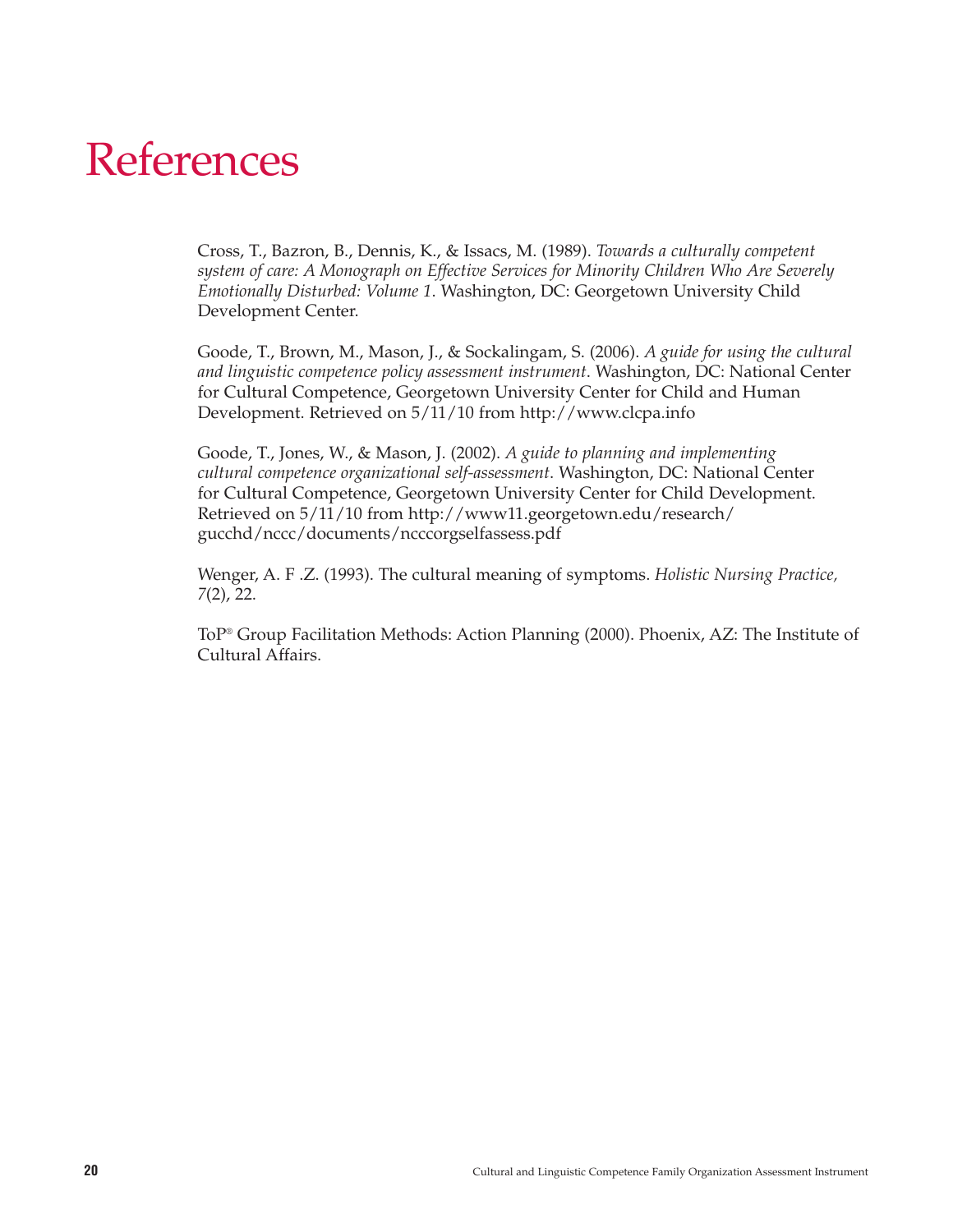## APPENDIX 1 Key Terms and Definitions

### **Cultural Competence**

The NCCC embraces a conceptual framework and model of achieving cultural competence adopted from the Cross et al. definition. Cultural competence requires that organizations:

- have a defined set of values and principles, and demonstrate behaviors, attitude policies and structures that enable them work effectively cross-culturally.
- have the capacity to (1) value diversity, (2) conduct self-assessment, (3) manage the dynamics of difference, (4) acquire and institutionalize cultural knowledge, and (5) adapt to the diversity and cultural contexts of the individuals, families and communities they serve.
- incorporate the above in all aspects of policy making, administration, practice, service delivery and systematically involve consumers, families, and communities.<sup>1</sup>

Cultural competence is a developmental process that evolves over an extended period. Both individuals and organizations are at various levels of awareness, knowledge, and skills along the cultural competence continuum.

### **Linguistic Competence**

Definitions of linguistic competence vary considerably. Such definitions have evolved from diverse perspectives, interests and needs and are incorporated into state legislation, federal statutes and programs, private sector organizations, and academic settings. The following definition, developed by the NCCC, provides a foundation for determining linguistic competence in health care, mental health, and other human service delivery systems. It encompasses a broad spectrum of constituency groups that could require language assistance or other supports from an organization, agency, or provider.

Linguistic competence is the capacity of an organization and its personnel to communicate effectively, and convey information in a manner that is easily understood by diverse audiences including persons of limited English proficiency, those who have low literacy skills or are not literate, individuals with disabilities, and those who are deaf or hard of hearing. Linguistic competence requires organizational and provider capacity to respond effectively to the health and mental health literacy needs of populations served. The organization must have policy, structures, practices, procedures, and dedicated resources to support this capacity. This may include, but is not limited to, the use of:

- bilingual/bicultural or multilingual/multicultural staff;
- cross-cultural communication approaches;
- cultural brokers;
- foreign language interpretation services including distance technologies;
- sign language interpretation services;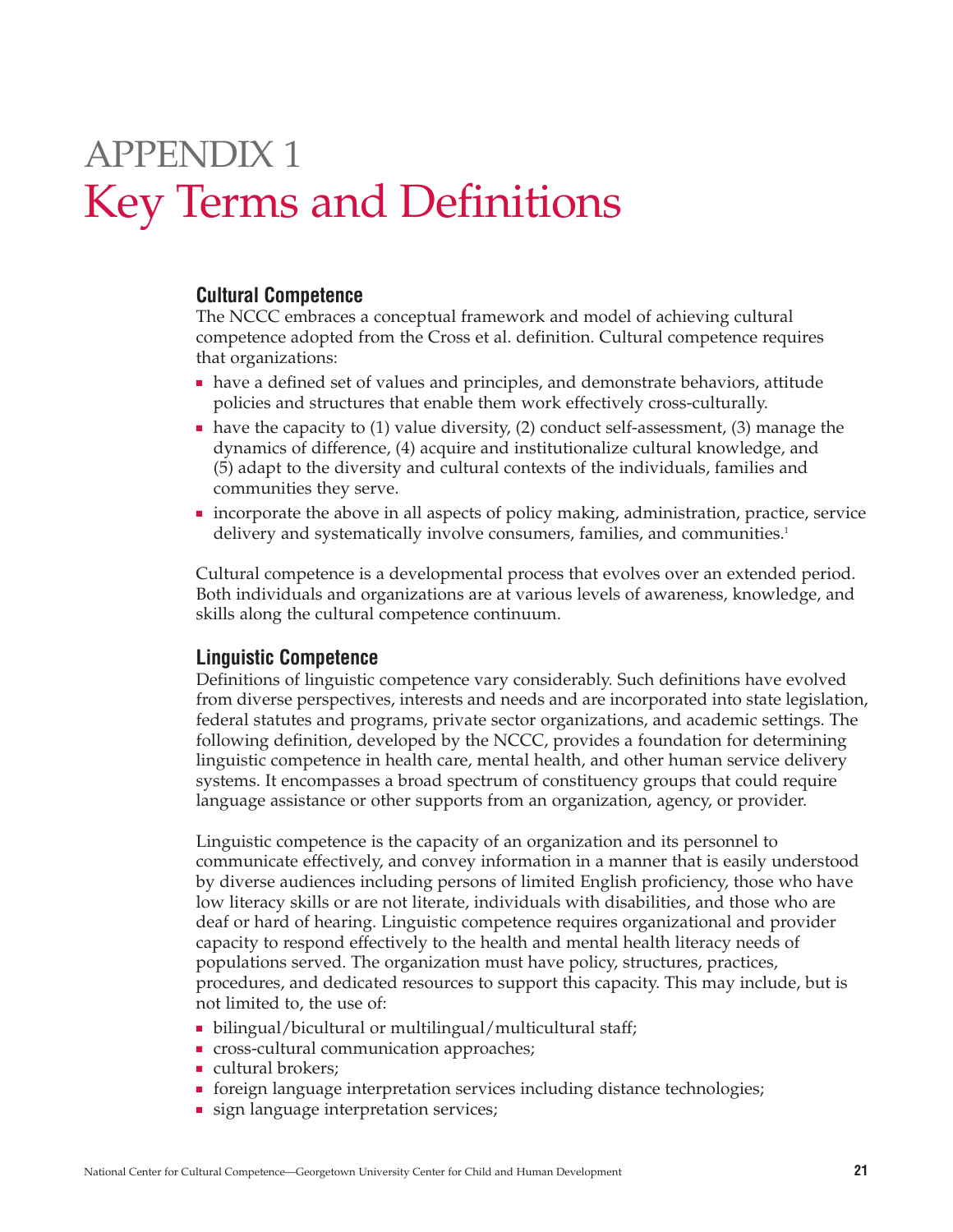- multilingual telecommunication systems;
- videoconferencing and telehealth technologies;
- TTY and other assistive technology devices;
- computer assisted real time translation (CART) or viable real time transcriptions (VRT);
- print materials in easy to read, low literacy, picture and symbol formats;
- materials in alternative formats (e.g., audiotape, Braille, enlarged print);
- varied approaches to share information with individuals who experience cognitive disabilities;
- materials developed and tested for specific cultural, ethnic and linguistic groups;
- translation services including those of:
	- legally binding documents (e.g., consent forms, confidentiality and patient rights statements, release of information, applications)
	- signage
	- health education materials
	- public awareness materials and campaigns; and
	- ethnic media in languages other than English (e.g., television, radio, Internet, newspapers, periodicals).2

## **Culturally Effective Care**

The American Academy of Pediatrics (AAP) defines culturally effective (pediatric) health care as the delivery of care within the context of appropriate physician knowledge, understanding, and appreciation of all cultural distinctions leading to optimal health outcomes. The AAP uses the term "culture" to signify the full spectrum of values, behaviors, customs, language, race, ethnicity, gender, sexual orientation, religious beliefs, socioeconomic status, and other distinct attributes of population groups.3

### **Cultural Awareness**

Being cognizant, observant and conscious of similarities and differences among and between cultural groups.4 "Recognition of one's own cultural influences upon values, beliefs and judgments, as well as the influences derived from the professional's work culture."  $(p.9)^5$ 

## **Cultural Sensitivity**

Understanding the needs and emotions of your own culture and the culture of others.<sup>6</sup>

### **Culturally Appropriate**

Denotes an approach that considers multiple cultural factors (e.g., beliefs, values, norms, language, experiences, gender, sexual orientation/gender identity, age, class, education) in the design and delivery of services, training, research, collaboration/partnerships, and community engagement.<sup>7</sup>

### **Culture**

There are many definitions of culture. For the purposes of the CLCFOA instrument and guide, culture is defined as a system of collectively held values, beliefs, and practices of a group which guides thinking and actions in patterned ways.<sup>8</sup>

### **Health Disparities**

A health disparity is a particular type of health difference that is closely linked with social or economic disadvantage. Health disparities adversely affect groups of people who have systematically experienced greater social or economic obstacles to health based on their racial or ethnic group, religion, socioeconomic status, gender, mental health, cognitive, sensory of physical disability, sexual orientation, geographic location, or other characteristics historically linked to discrimination or exclusion.9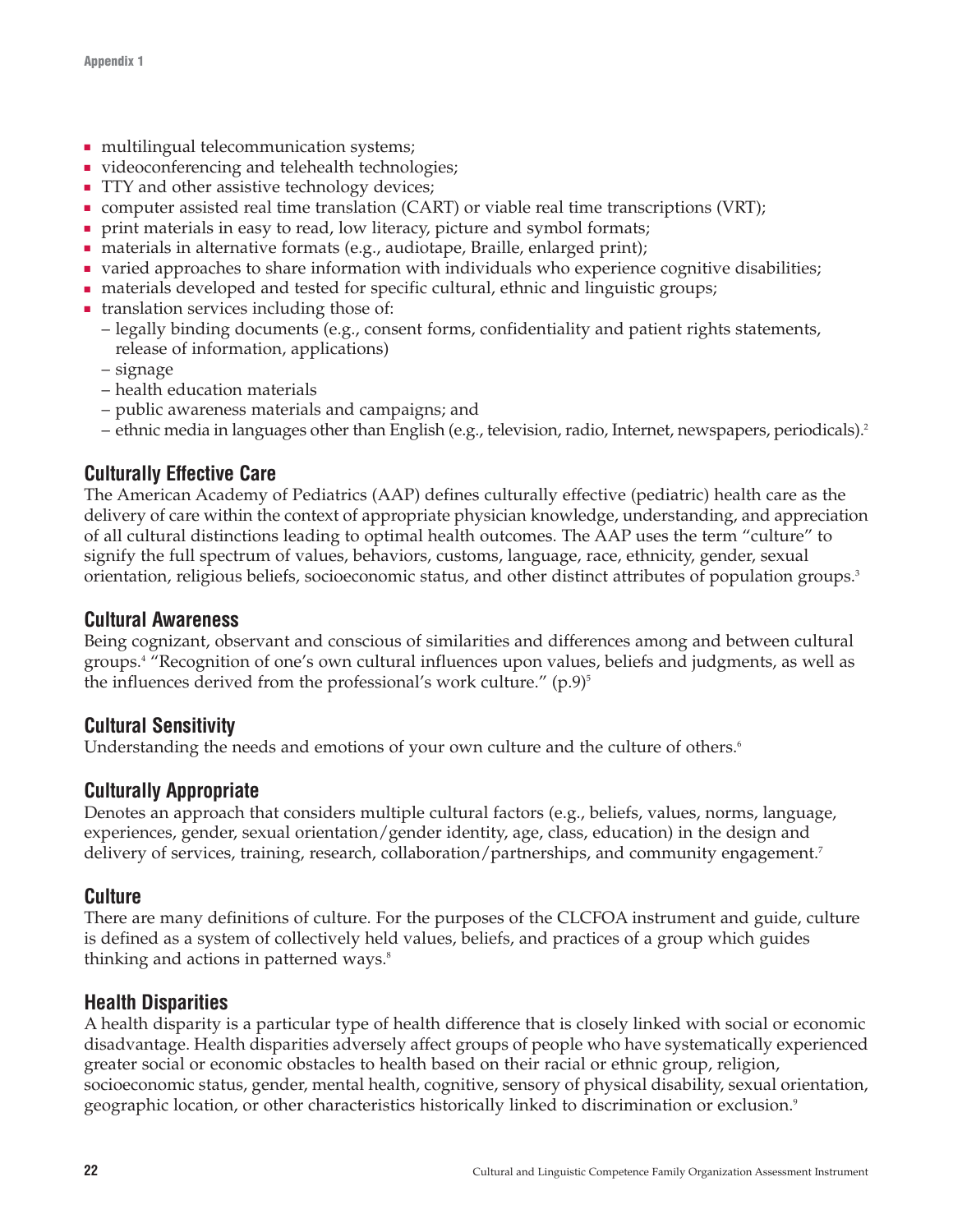## **Equity**

For the purposes of this instrument, equity is defined as the equal opportunity to be healthy for all population groups Equity is the absence of socially unjust or unfair disparities in access to services, quality of services, and health and mental health outcomes.<sup>10</sup>

## **Ethnic**

Of or relating to large groups of people classed according to common racial, national, tribal, religious, linguistic, or cultural origin or background.<sup>11</sup>

An ethnic group is socially distinguished or set apart by others or by itself, primarily on the basis of cultural or national-origin characteristics.<sup>12</sup>

## **Ethnicity**

How one sees oneself and how one is "seen by others as part of a group on the basis of presumed ancestry and sharing a common destiny…Common threads that may tie one to an ethnic group include skin color, religion, language, customs, ancestry, and occupational or regional features."<sup>13</sup> In addition, persons belonging to the same ethnic group share a unique history different from that of other ethnic groups. Usually a combination of these features identifies an ethnic group. For example, physical appearance alone does not consistently identify one as belonging to a particular ethnic group.

## **Health Literacy**

The degree to which individuals have the capacity to obtain, process, and understand basic health information and services needed to make appropriate health decisions.<sup>14</sup>

## **Limited English Proficiency**

Limited English Proficiency is a regulatory defined term and refers to individuals who cannot speak, read, write or understand the English language at a level that permits them to interact effectively with health care providers and social service agencies.<sup>15</sup>

## **Linguistically Appropriate**

Communication approaches (written, sign, verbal) that are responsive to the unique cultural, language, and literacy needs of an individual or population.<sup>16</sup>

## **Mental Health Literacy**

Mental health literacy is the knowledge, beliefs, and abilities that enable the recognition, management, or prevention of mental health problems. Retrieved on 1/28/08 from the Canadian Alliance on Mental Illness and Mental Health.<sup>17</sup>

## **Policy**

Policy is defined, for the purposes of this instrument, as a high level overall plan embracing the philosophy, general goals, and acceptable procedures within an organization or governing body.18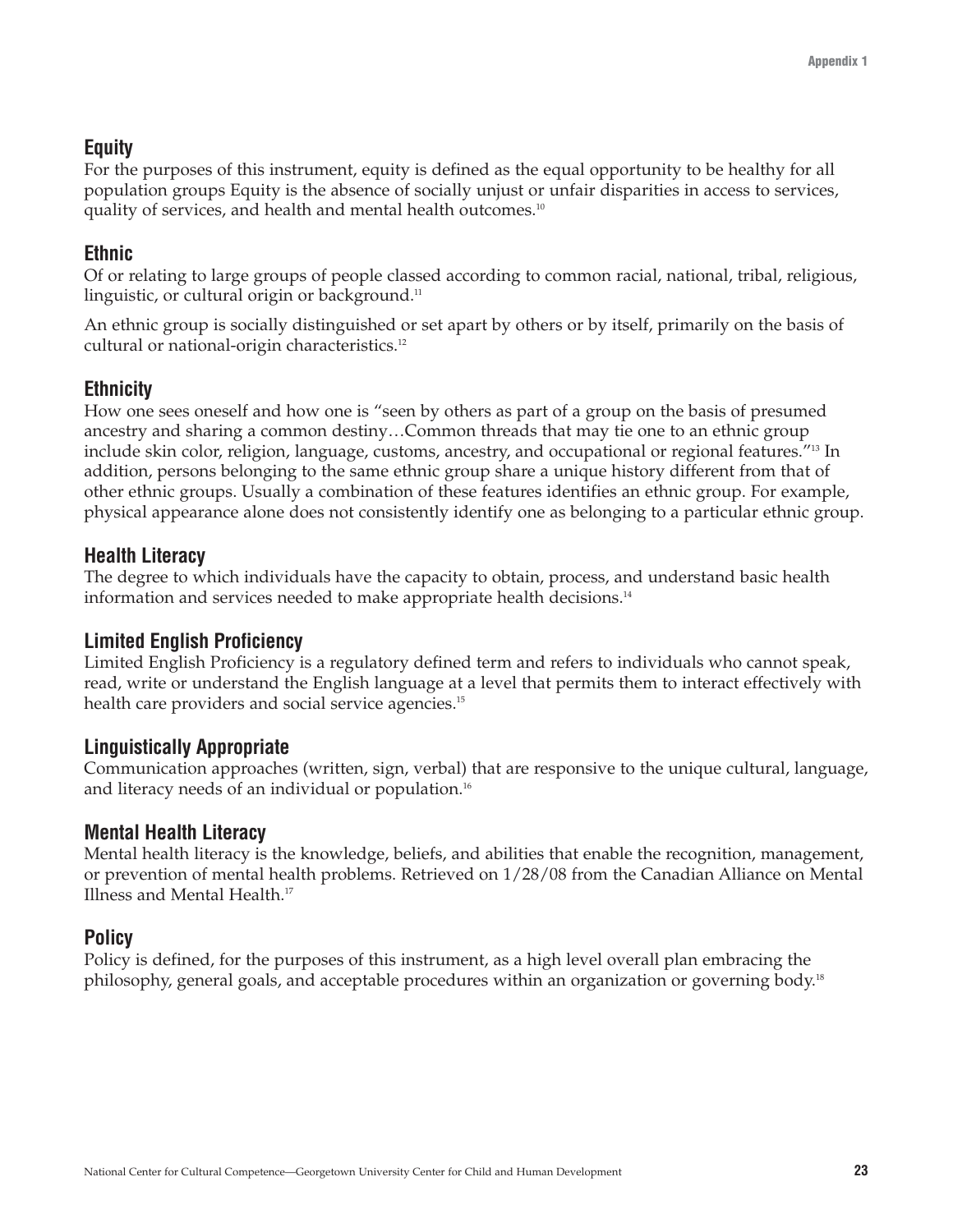## **Race**

There is an array of different beliefs about the definition of race and what race means within social, political and biological contexts. The following definitions are representative of these perspectives:

- A tribe, people or nation belonging to the same stock; a division of humankind possessing traits that are transmissible by descent and sufficient to characterize it as a distinctive human type;
- Is a social construct used to separate the world's peoples. There is only one race, the human race, comprised of individuals with characteristics that are more or less similar to others;<sup>19</sup>
- Evidence from the Human Genome Project indicates that the genetic code for all human beings is 99.9% identical; there are more differences within groups (or races) than across groups.
- The IOM states that in all instances race is a social and cultural construct. Specifically a "construct of human variability based on perceived differences in biology, physical appearance, and behavior".<sup>20</sup> The IOM states that the traditional conception of race rests on the false premise that natural distinctions grounded in significant biological and behavioral differences can be drawn between groups.<sup>21</sup>

## **Resiliency**

For the purposes of the CLCFOA instrument and guide, definitions of resiliency are the ability to:

- $\blacksquare$  recover readily from illness, depression, or adversity;<sup>22</sup>
- recover from or adjust easily to misfortune, change, or stress.<sup>23</sup>

#### **CITATIONS FOR KEY TERMS AND DEFINITIONS**

1 Cross, T., Bazron, B., Dennis, K., & Issacs, M. (1989). *Towards a culturally competent system of care: A Monograph on Effective Services for Minority Children Who Are Severely Emotionally Disturbed: Volume 1*. Washington, DC: Georgetown University Child Development Center.

2 Goode, T. D., & Jones, W. A. (2006). Definition of Linguistic Competence. National Center for Cultural Competence, Georgetown University, Center for Child and Human Development.

3 American Academy of Pediatrics. (2004). Ensuring culturally effective pediatric care: Implications for education and health policy. *Pediatrics*. Retrieved on 6/1/200 from http://www.pediatrics.org/cgi/content/full/114/6/1677

4 Goode, T. (2007). Key Definitions. National Center for Cultural Competence, Georgetown University Center for Child & Human Development, Washington, DC

5 Winkelman, Michael (2005). Cultural Awareness, Sensitivity and Competence. Peosta, IA: Eddie Bowers Publishing Co., Inc.

6 Goode, T. (2007). Key Definitions. National Center for Cultural Competence, Georgetown University Center for Child & Human Development, Washington, DC

7 Goode, T. D., & Jones, W. (2007). Planning and Implementing Culturally and Linguistically Competent Primary Health Care: A Guide for Health Ministries. Pan American Health Organization, Washington, DC.

8 Wenger, A. F. Z. (1993). The cultural meaning of symptoms. Holistic Nursing Practice, 7(2), 22-35. Aspen Publishers, Inc., New York, NY.7Goode, T.D., Jones, W. (2007). Planning and Implementing Culturally and Linguistically Competent Primary Health Care: A Guide for Health Ministries. Pan American Health Organization, Washington, DC

9 Haynes, M. A., & Smedley, B. D. (Eds.). (1999). *The unequal burden of cancer: An assessment of NIH research and programs for ethnic minorities and the medically underserved*. Washington, DC: National Academy Press.

10 Byrd, M., & Clayton, L. (2003). Writing in *Unequal Treatment: Confronting Racial and Ethnic Disparities in Healthcare*. Institute of Medicine, National Academies Press, Washington, DC.

<sup>11</sup> Goode, T. (2007). Key Definitions. National Center for Cultural Competence, Georgetown University Center for Child & Human Development, Washington, DC.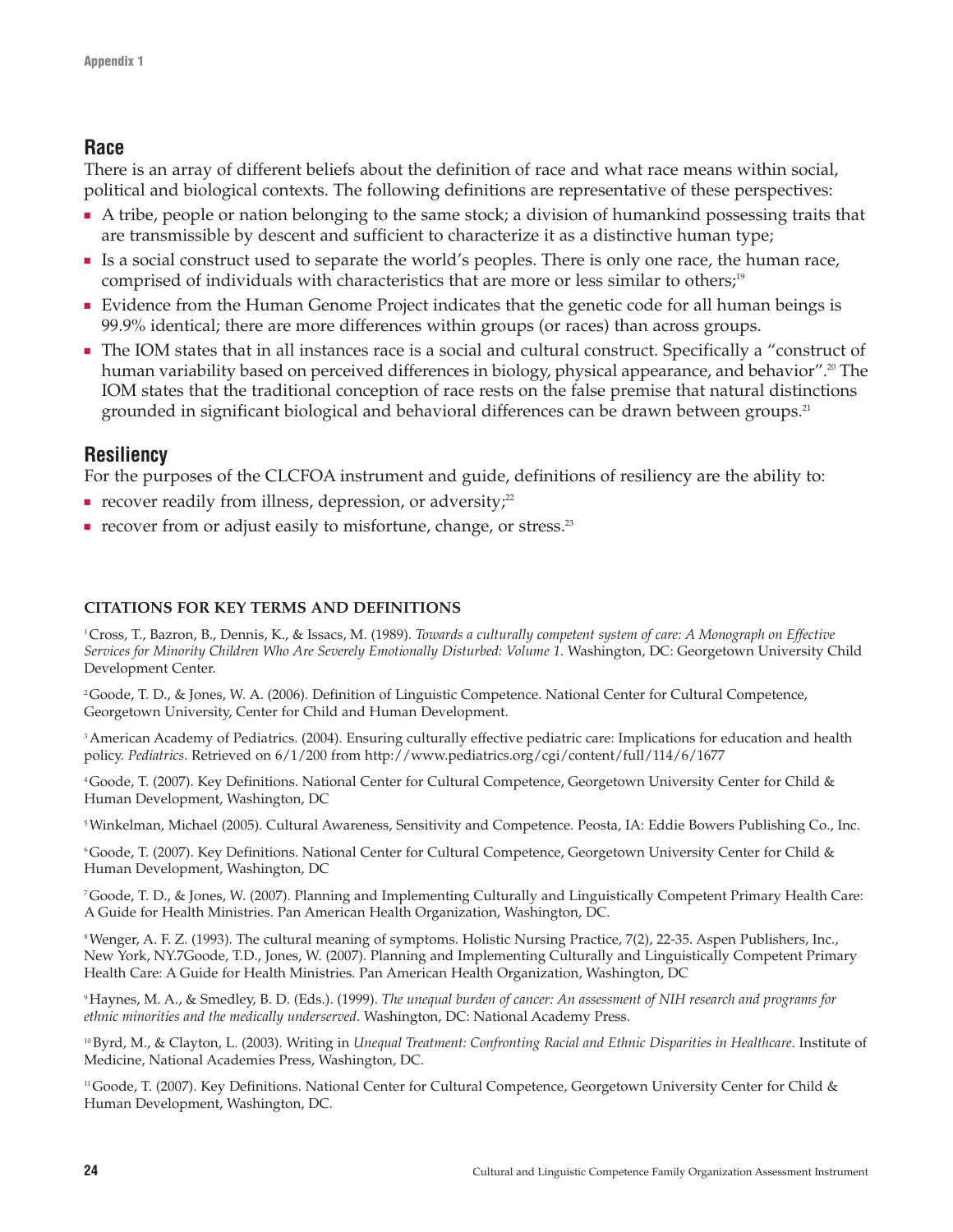12 Haynes, M. A., & Smedley, B. D. (Eds.). (1999). *The unequal burden of cancer: An assessment of NIH research and programs for ethnic minorities and the medically underserved*. Washington, DC: National Academy Press.

13 Haynes, M. A., & Smedley, B. D. (Eds.). (1999). *The unequal burden of cancer: An assessment of NIH research and programs for ethnic minorities and the medically underserved*. Washington, DC: National Academy Press.

14 U.S. Department of Health and Human Services. (2000). *Healthy People 2010.* Washington, DC: U.S. Government Printing Office. Originally developed for Ratzan SC, Parker RM. 2000. Introduction. In *National Library of Medicine Current Bibliographies in Medicine: Health Literacy*. Selden CR, Zorn M, Ratzan, SC, Parker RM, Editors. NLM Pub. No. CBM 2000-1. Bethesda, MD: National Institutes of Health, U.S. Department of Health and Human Services. Retrieved on 6/1/10 from http://www.health.gov/communication/literacy/quickguide/factsbasic.htm

15 U.S. Department of Health & Human Services, Office for Civil Rights, Policy Guidance Title VI Prohibition Against National Origin Discrimination As It Effects Limited English Proficient Persons(2000). Retrieved on 5/17/10 from http://www.lep.gov/ and http://www.justice.gov/crt/cor/13166.php

<sup>16</sup> Goode, T. D., & Jones, W. (2010). Power Point presentation given at Kennedy Krieger Institute, Center for Autism, and Related Disorders. Baltimore, MD.

17 Bourget, B., & Chanier, R., (2007). Mental Health Literacy in Canada: Phase One Report Mental Health Literacy Project. Retrieved on 5/17/10 from http://www.camimh.ca/files/literacy/MHL\_Report\_Phase\_One.pdf.

18 Merriam-Webster Online Dictionary. Definition of Policy. Retrieved on 5/17/10 from http://www.merriamwebster.com/dictionary/Policy.

19 Haynes, M. A., & Smedley, B. D. (Eds.). (1999). The burden of cancer among ethnic minorities and medically underserved populations, in *The unequal burden of cancer: An assessment of NIH research and programs for ethnic minorities and the medically underserved*. Washington, DC: National Academy Press.

20 Haynes, M. A., & Smedley, B. D. (Eds.). (1999). The burden of cancer among ethnic minorities and medically underserved populations, in *The unequal burden of cancer: An assessment of NIH research and programs for ethnic minorities and the medically underserved*. Washington, DC: National Academy Press.

21 Haynes, M. A., & Smedley, B. D. (Eds.). (1999). *The unequal burden of cancer: An assessment of NIH research and programs for ethnic minorities and the medically underserved*. Washington, DC: National Academy Press.

<sup>22</sup> Online Dictionary Reference. Definition of Resilience. Retrieved on 5/17/10 from http://dictionary.reference.com/browse/resilience.

23 Merriam-Webster Online Dictionary. Definition of Resilience. Retrieved on 5/17/10 from http://www.merriamwebster.com/dictionary/resilience.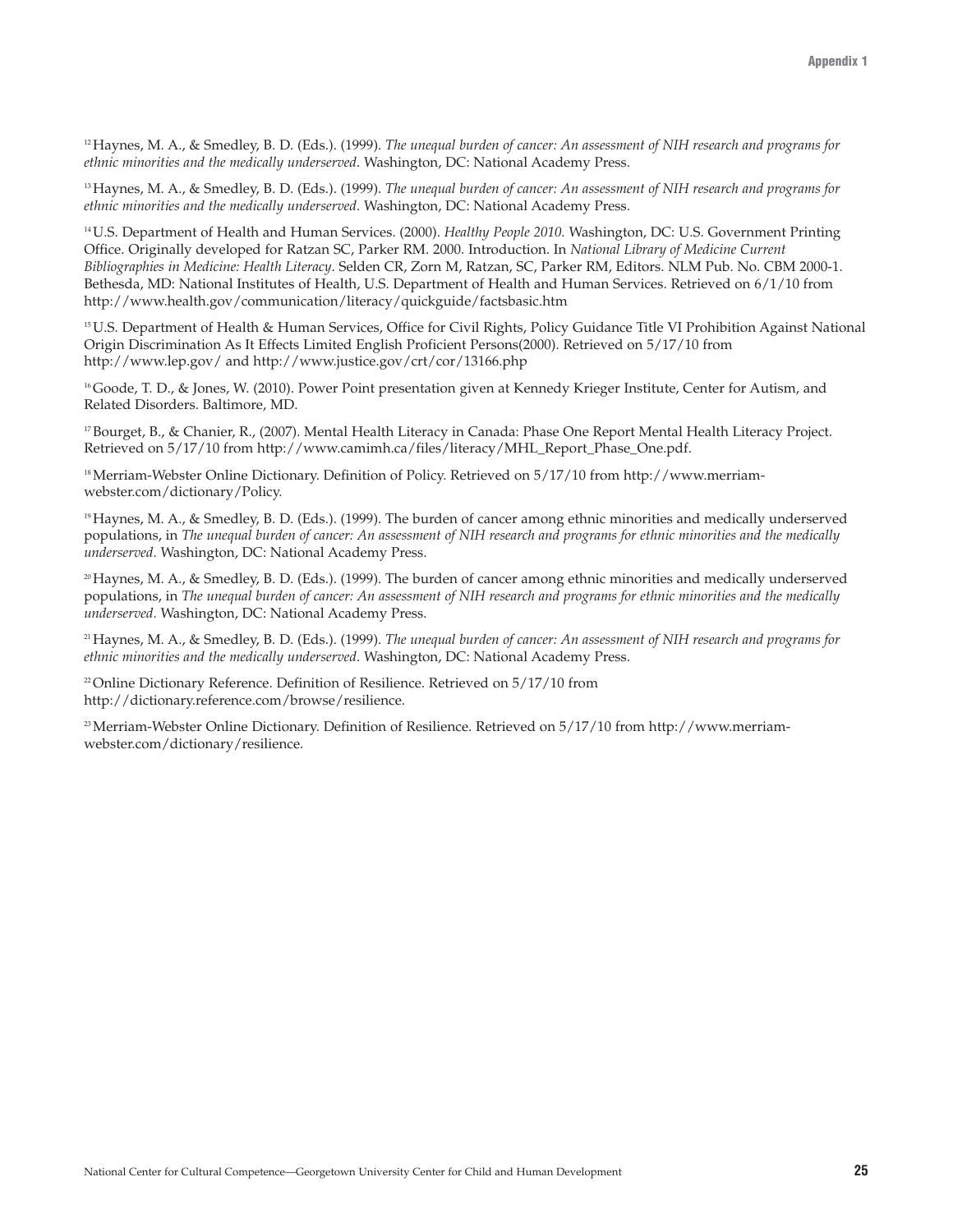## APPENDIX 2 Suggested Structured Interview Questions

Your family organization may choose to augment data collected from the CLCFOA by conducting structured interviews with families, youth, community partners, key stakeholders, and allies. The following questions are offered for your consideration, use, and/or adaptation.

- How well known is our family organization in your community? In the culturally diverse communities within your service area or those that you represent?
- In which ways do you think our family organization demonstrates that it values diversity?
- What do you believe are our family organization's greatest strengths in providing services and supports to culturally and linguistically diverse: (a) children, (b) youth and (c) families? Where could we improve?
- Our family organization is engaged in a process to enhance its cultural and linguistic competence. What approaches do you recommend to help us in our journey?
- What are ways in which we (your organization or constituency groups and our family organization) can collaborate to address cultural and linguistic competence?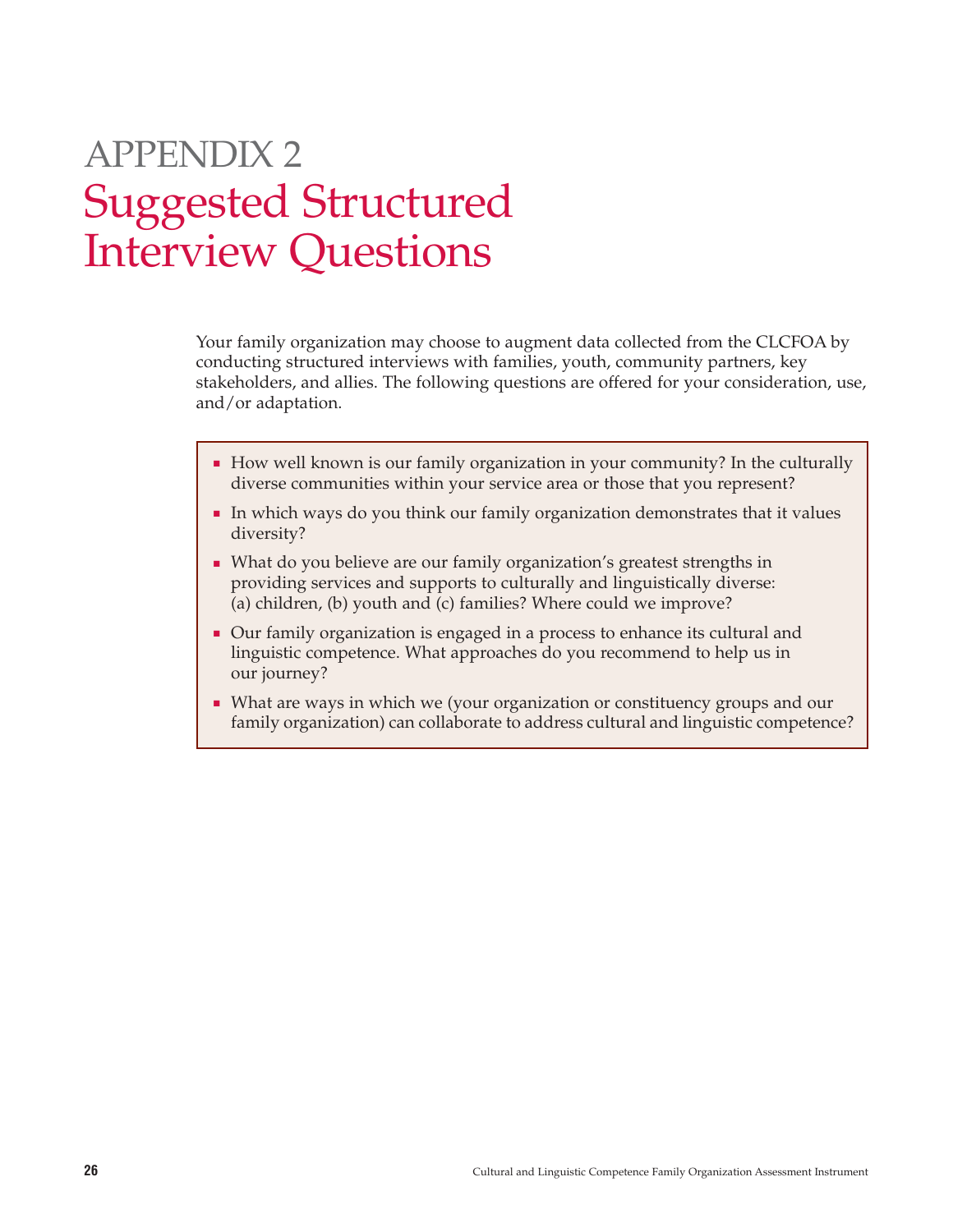## **Suggested Focus Group Protocol**

In addition to the CLCFOA, your family organization may decide to conduct focus groups with families and other key stakeholders to gather additional data. The following tips are provided to assist with the process.

| <b>Tips for Conducting Focus Groups</b>               |                                                                                                                                                                                                                                                                                                                                                                                                                                                                                                                                                                                                                                                                                                                                                                                                                                                                                                                                                                                                                                                                                                |  |
|-------------------------------------------------------|------------------------------------------------------------------------------------------------------------------------------------------------------------------------------------------------------------------------------------------------------------------------------------------------------------------------------------------------------------------------------------------------------------------------------------------------------------------------------------------------------------------------------------------------------------------------------------------------------------------------------------------------------------------------------------------------------------------------------------------------------------------------------------------------------------------------------------------------------------------------------------------------------------------------------------------------------------------------------------------------------------------------------------------------------------------------------------------------|--|
| <b>Selecting a Facilitator</b>                        | • Choose a facilitator who is knowledgeable in conducting focus groups processes and<br>who is not a member of your family organization's board, staff, or pool of volunteers.<br>• Decide on goals and outcomes and desired approaches to reach them.                                                                                                                                                                                                                                                                                                                                                                                                                                                                                                                                                                                                                                                                                                                                                                                                                                         |  |
| <b>Recruitment</b>                                    | • Include a diverse pool of participants that reflect the demographics of the<br>community, service area, or state.<br>• Include representatives of demographic groups new to the geographic area or<br>groups that your family organization has not been effective in reaching.                                                                                                                                                                                                                                                                                                                                                                                                                                                                                                                                                                                                                                                                                                                                                                                                               |  |
| <b>Compensation for Participants</b>                  | . Decide whether or not your family organizations will offer compensation for participation.<br>If so, find out about and adhere to local or cultural norms for compensation.<br>• Be aware that some individuals may have cultural beliefs that equate the acceptance<br>of monetary compensation as a pay off or bribe for making positive statements. Use<br>cultural brokers and key informants to assist you obtaining this kind of information.<br>• Some participants may require reimbursement for expenses incurred to participate<br>in the focus group (transportation, child care, respite etc.).                                                                                                                                                                                                                                                                                                                                                                                                                                                                                  |  |
| <b>Language Access Services</b><br>and Accommodations | • Some participants may need or prefer interpretation and translation services in<br>order to participate. Determine participants' level of need in advance and secure the<br>appropriate language access services.<br>• Ensure that accommodations are made for focus group members who have disabilities<br>and those who are deaf and hard of hearing (e.g., Braille, large print, sign language).                                                                                                                                                                                                                                                                                                                                                                                                                                                                                                                                                                                                                                                                                          |  |
| <b>Getting Started</b>                                | • While family organization staff may give the welcome (initial greetings and<br>acknowledgements), the focus group should not include staff or board members.<br>This environment encourages and allows participants to share opinions and ideas<br>freely and candidly.<br>• The facilitator should:<br>- welcome participants and conduct introductions.<br>- explain what a focus group is (i.e., similar to an opinion survey, a process that<br>uses general, broad questions and emphasizes that there are no right or wrong,<br>or good or bad answers).<br>- provide background information and purpose of the group discussion.<br>• Participants should receive assurances that their comments will be confidential or<br>that no one will trace their comments back to them. However, some participants<br>may want comments attributed to them and this should be honored.<br>• All participants should sign a consent form that is available in the language of their<br>preference. Consent should be explained orally if a participant has difficulty or is<br>unable to read. |  |